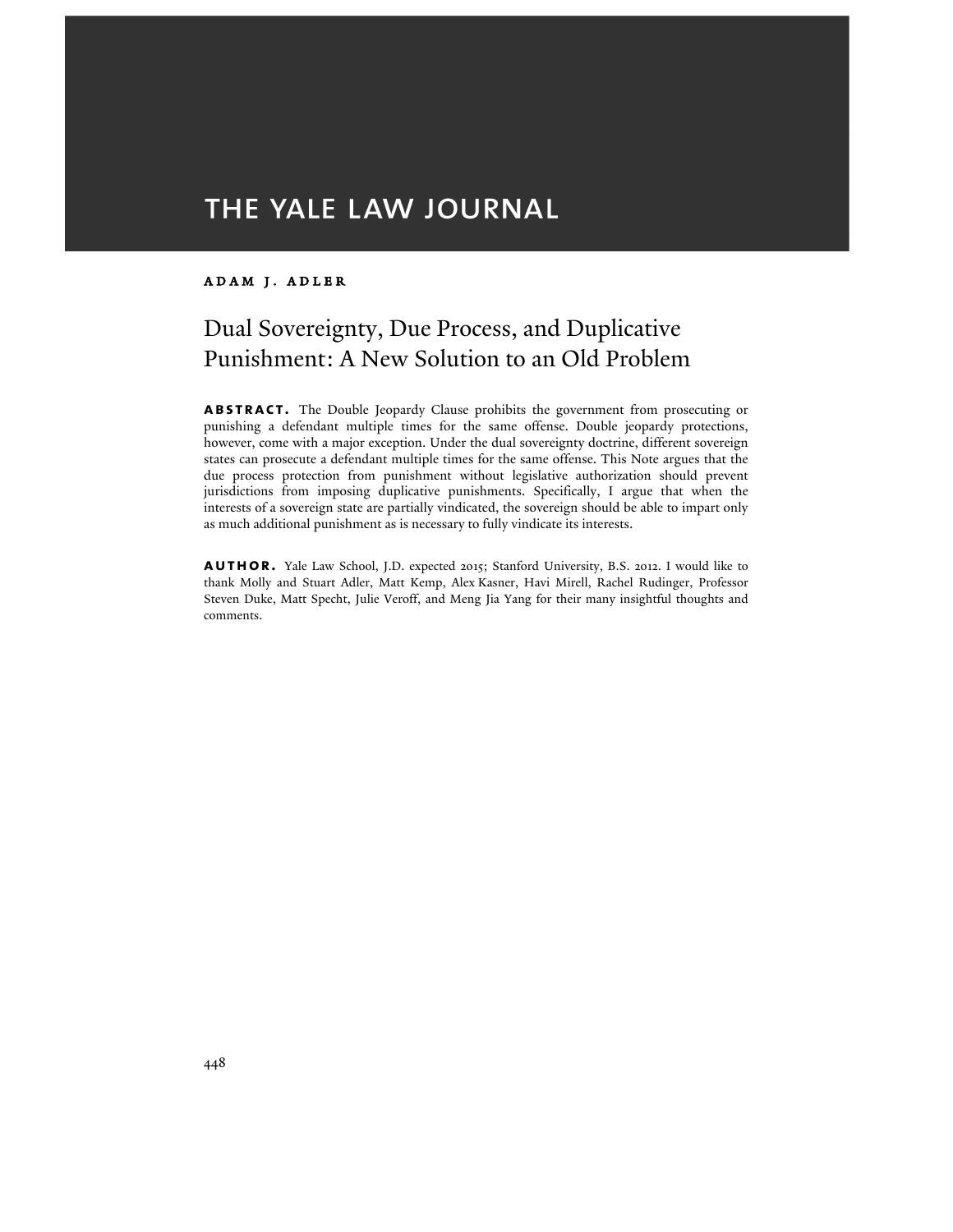

## **note contents**

| <b>INTRODUCTION</b>                                        | 450 |
|------------------------------------------------------------|-----|
| THE DUE PROCESS PROTECTION FROM MULTIPLE PUNISHMENTS<br>ı. | 452 |
| A. Origins of the Protection                               | 452 |
| B. Scope and Significance of the Problem                   | 455 |
| II. AVOIDING REDUNDANT PUNISHMENTS                         | 458 |
| A. Same Offense                                            | 460 |
| B. Non-Conflicting Interests                               | 465 |
| 1. Discerning Interests                                    | 465 |
| 2. Evaluating Interests in Light of Punishments            | 466 |
| 3. "Phantom" Due Process Violations                        | 471 |
| <b>III. THE IMPACT ON PLEA BARGAINS</b>                    | 472 |
| IV. SOME OBJECTIONS                                        | 475 |
| A. Legislatures Intend to Assign Multiple Punishments      | 475 |
| B. Prohibiting Multiple Punishments Will Enable Quashing   | 477 |
| C. Prosecutorial Discretion                                | 479 |
| 1. Prosecutors, Not Judges, Should Evaluate Interests      | 479 |
| 2. Selective Charging                                      | 480 |
| CONCLUSION                                                 | 482 |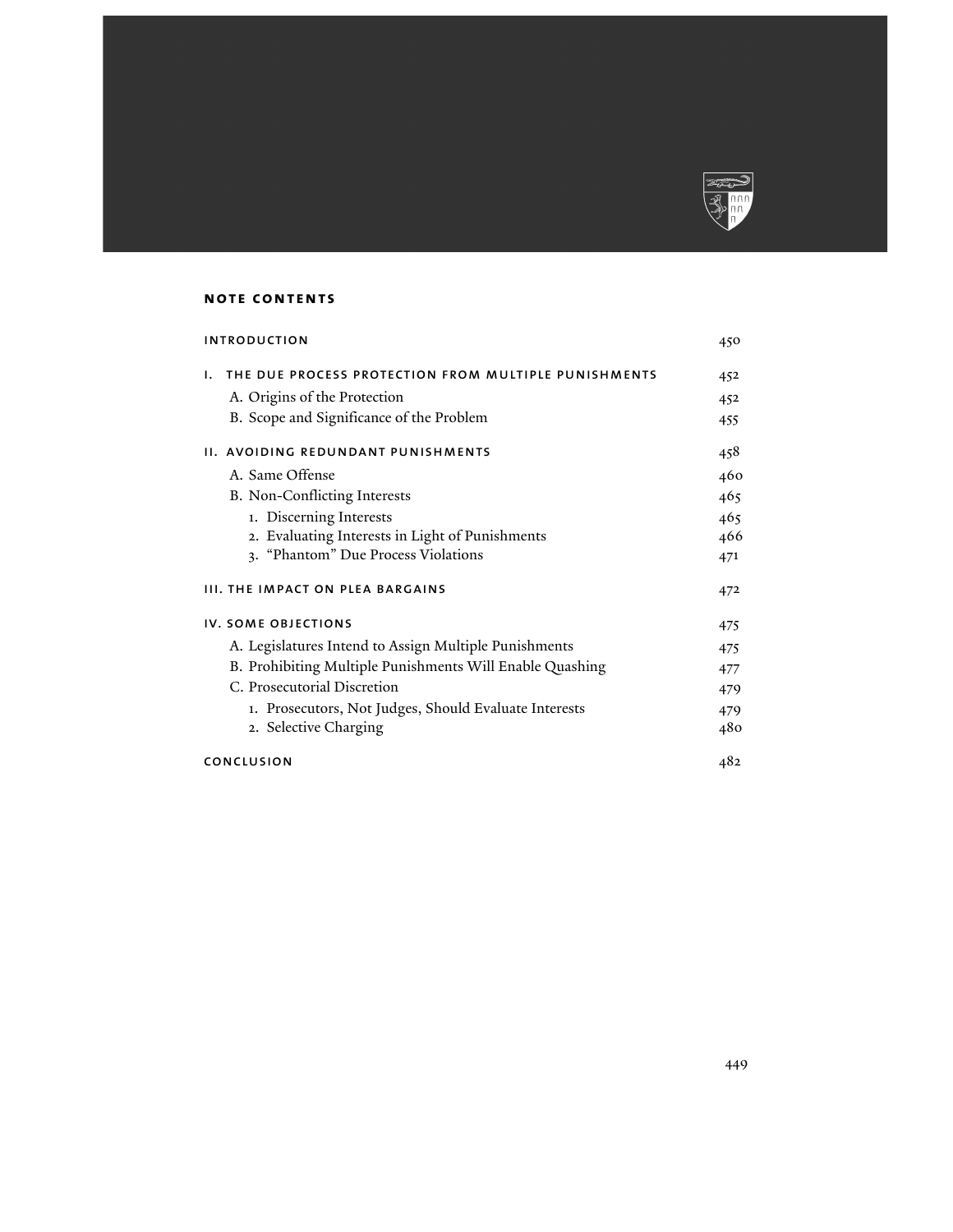## **introduction**

The Double Jeopardy Clause provides three types of protection: "[i]t protects against a second prosecution for the same offense after acquittal. It protects against a second prosecution for the same offense after conviction. And it protects against multiple punishments for the same offense."<sup>1</sup> While the protections afforded by the Clause are, in a sense, quite broad, the Clause carries with it a major exception: the dual sovereignty doctrine. The Supreme Court explained this doctrine in *Heath v. Alabama*:

The dual sovereignty doctrine is founded on the common-law conception of crime as an offense against the sovereignty of the government. When a defendant in a single act violates the "peace and dignity" of two sovereigns by breaking the laws of each, he has committed two distinct "offences." As the Court explained in *Moore v. Illinois*, "[a]n offence, in its legal signification, means the transgression of a law." Consequently, when the same act transgresses the laws of two sovereigns, "it cannot be truly averred that the offender has been twice punished for the same offence; but only that by one act he has committed two offences, for each of which he is justly punishable."<sup>2</sup>

Under the dual sovereignty doctrine, so long as two offenses are defined by different jurisdictions, $3$  they cannot constitute the "same offense." This is true even if the offenses contain identical elements and even if the underlying statutes contain identical language. The result is that the Double Jeopardy Clause does not apply in a multi-sovereign context. For example, a defendant who commits a kidnapping across two states can be charged, convicted, and punished three times—once by each state and once by the federal government.

The dual sovereignty doctrine has been the subject of substantial scholarly criticism. Most opponents believe the doctrine is fundamentally unfair to defendants, that it is directly at odds with the values underlying the Double Jeopardy Clause, and that it lacks historical and constitutional legitimacy. As a

**<sup>1</sup>**. North Carolina v. Pearce, 395 U.S. 711, 717 (1969) (footnotes omitted). Some scholars have argued that the Double Jeopardy Clause does not protect against multiple punishments for the same offense. *See infra* note 18.

**<sup>2</sup>**. Heath v. Alabama, 474 U.S. 82, 88 (1985) (citations omitted).

**<sup>3</sup>**. Throughout this Note, the terms "jurisdiction" and "sovereign" refer to government units that have the power to make rules and charge defendants. Specifically, this means municipalities and local governments do not qualify as sovereigns. Further, pursuant to the Supreme Court's decision in *United States v. Wheeler*, 435 U.S. 313 (1978), Native American tribes are considered separate sovereigns. Finally, for the purposes of the dual sovereignty doctrine, the military is considered part of the federal government.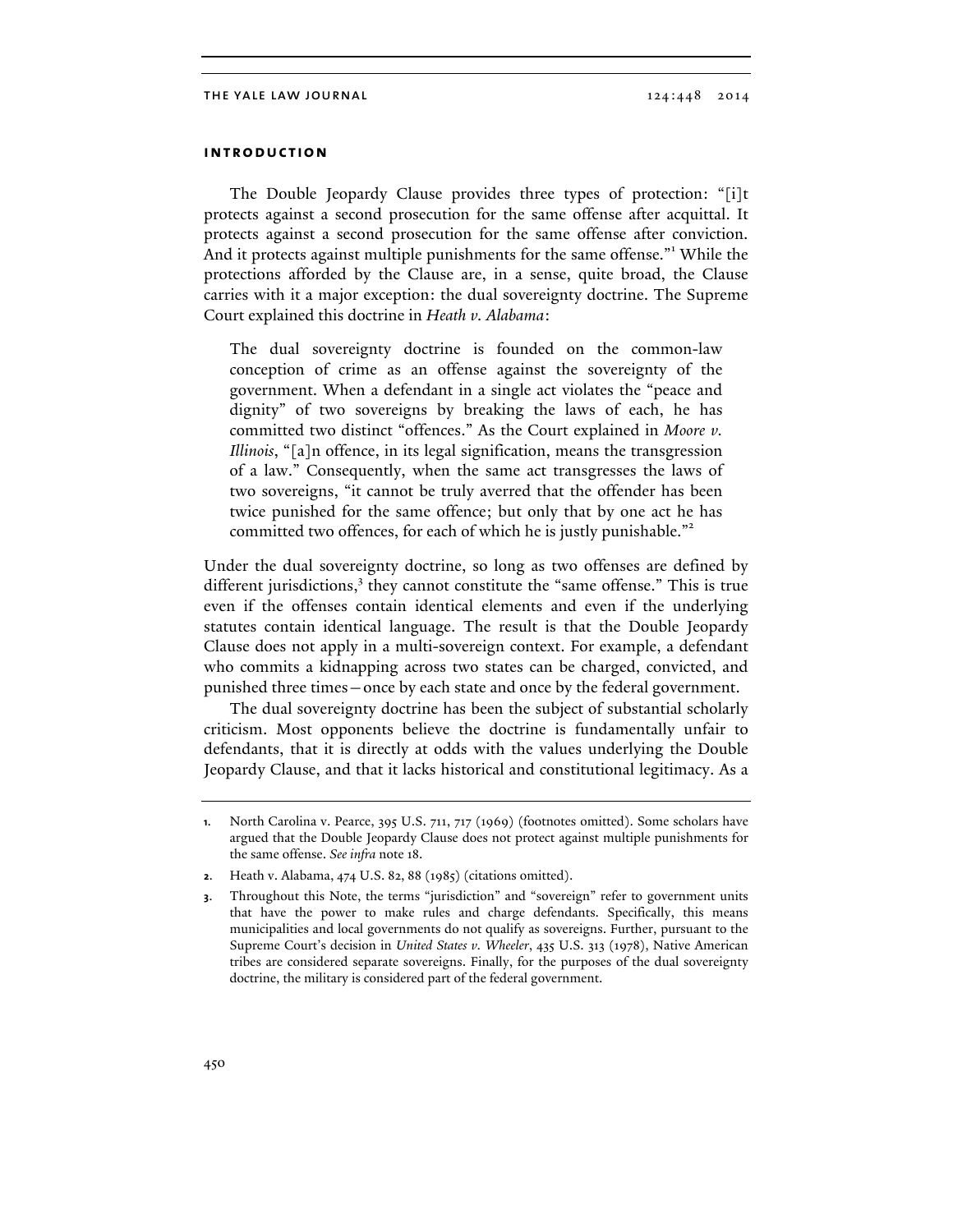result, scholars have argued that the doctrine should be abolished, $4$  replaced, $5$ or otherwise modified<sup>6</sup> to protect rights and ensure fairness. The problem with most of these criticisms is that they focus too much on the Double Jeopardy Clause and the dual sovereignty doctrine itself, to the exclusion of other provisions of the Constitution that can provide a solution.

In this Note, I will look to the Due Process Clause to show that, notwithstanding the dual sovereignty doctrine, a jurisdiction should not have the unfettered ability to punish a defendant after the defendant has already received punishment for the same crime from another jurisdiction. Specifically, I will argue that when the interests of one sovereign state are fully or partially vindicated by another state, the sovereign should be able to impart only as much additional punishment as is necessary to fully vindicate its interests. Any further punishment would violate a defendant's due process rights.

This Note has four parts. In Part I, I will explore the constitutional protection from multiple punishments for the same offense. I will show how the protection against multiple punishments is rooted not just in the Double

**<sup>4</sup>**. *E.g.*, Daniel A. Braun, *Praying to False Sovereigns: The Rule Permitting Successive Prosecutions in the Age of Cooperative Federalism*, 20 AM. J. CRIM. L. 1, 10 (1992); Erin M. Cranman, Comment, *The Dual Sovereignty Exception to Double Jeopardy: A Champion of Justice or a Violation of a Fundamental Right?*, 14 EMORY INT'L L. REV. 1641, 1671-74 (2000); Michael A. Dawson, Note, *Popular Sovereignty, Double Jeopardy, and the Dual Sovereignty Doctrine*, 102 YALE L.J. 281, 302 (1992); Kevin J. Hellmann, Note, *The Fallacy of Dueling Sovereignties: Why the Supreme Court Refuses to Eliminate the Dual Sovereignty Doctrine*, 2 J.L. & POL'Y 149, 153-55  $(1994)$ .

**<sup>5</sup>**. *E.g.*, Ophelia S. Camina, Note, *Selective Preemption: A Preferential Solution to the* Bartkus-Abbate *Rule in Successive Federal-State Prosecutions*, 57 NOTRE DAME LAW. 340, 362-63 (1981) (proposing a system that would avoid successive state-federal prosecutions by allowing the federal government to intervene and selectively preempt a state prosecution); Dax Eric Lopez, Note, *Not Twice for the Same: How the Dual Sovereignty Doctrine Is Used to Circumvent*  Non Bis in Idem, 33 VAND. J. TRANSNAT'L L. 1263, 1300-02 (2000) (arguing that the dual sovereignty doctrine should be replaced with joint trials).

**<sup>6</sup>**. *E.g.*, Akhil Reed Amar & Jonathan L. Marcus, *Double Jeopardy Law After Rodney King*, 95 COLUM. L. REV. 1, 2-3 (1995) (proposing to abolish the dual sovereignty doctrine except for offenses "committed by state officials and implicating the federal government's unique role under Section 5 of the Fourteenth Amendment"); Cranman, *supra* note 4, at 1677-78 (allowing a second prosecution only if the first prosecution was incompetent); James E. King, Note, *The Problem of Double Jeopardy in Successive Federal-State Prosecutions: A Fifth Amendment Solution*, 31 STAN. L. REV. 477, 496-97 (1979) (proposing a rule that would require governments to initiate a joint proceeding whenever their interests in obtaining a conviction are sufficiently similar); Robert Matz, Note, *Dual Sovereignty and the Double Jeopardy Clause: If At First You Don't Convict, Try, Try Again*, 24 FORDHAM URB. L.J. 353, 354- 55 (1997) (arguing that successive prosecutions should not be allowed if the first prosecution results in an acquittal).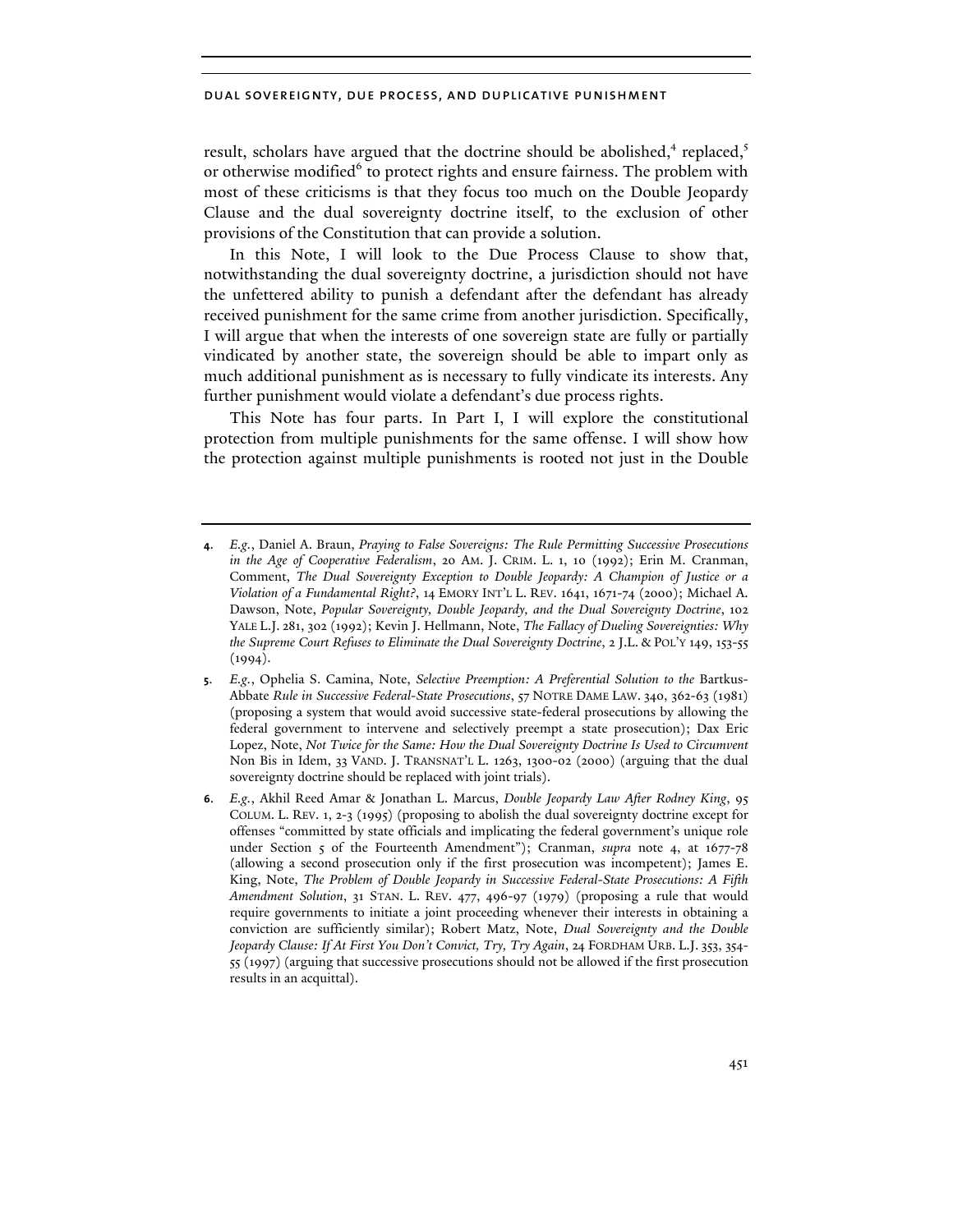Jeopardy Clause, but also in the Due Process Clause.<sup>7</sup> In Part II, I will show how the protection from multiple punishments can limit the punishment a sovereign can impose on a defendant who has already received punishment for the same offense. In Part III, I consider how the protection from multiple punishments can impact the plea bargaining process. Finally, in Part IV, I will introduce and respond to some of the objections that can be levied against my proposal.

## **i. the due process protection from multiple punishments**

While the Supreme Court has long recognized that the Double Jeopardy Clause protects individuals from multiple punishments for the same offense, the Court's reasoning in multiple-punishment cases suggests that the protection can be found not only in the Double Jeopardy Clause, but also in the Due Process Clause. In this Part, I will show how each of these sources independently provide protection from multiple punishments. In doing so, I will show how the Due Process Clause can protect defendants from multiple punishments even when the Double Jeopardy Clause does not.

#### *A. Origins of the Protection*

The protection from multiple punishments can be traced back to *Ex Parte Lange*. <sup>8</sup> In that case, a defendant was charged under a statute that authorized one of two punishments: a fine, not to exceed \$200, or imprisonment for up to a year.<sup>9</sup> Despite the fact that the statute authorized only one of these sentences, the trial court imposed both.<sup>10</sup> In an opinion written by Justice Miller, the Supreme Court rejected the punishment. Justice Miller explained his decision using two rationales. First, he argued that the sentence at issue in the case violated the Double Jeopardy Clause and the common law understanding of

**10**. *Id*.

**<sup>7</sup>**. While this Note focuses on the protection from multiple punishments afforded by the Due Process Clause, it is also likely that the punishments imposed in multi-sovereign prosecutions would be limited by the Eighth Amendment prohibition on excessive punishment. *See generally* Nancy J. King, *Portioning Punishment: Constitutional Limits on Successive and Excessive Penalties*, 144 U. PA. L. REV. 101 (1995) (suggesting that multiple punishments imposed for the same crime might qualify as "excessive" under the Eighth Amendment).

**<sup>8</sup>**. 85 U.S. 163 (1873).

**<sup>9</sup>**. *Id.* at 164.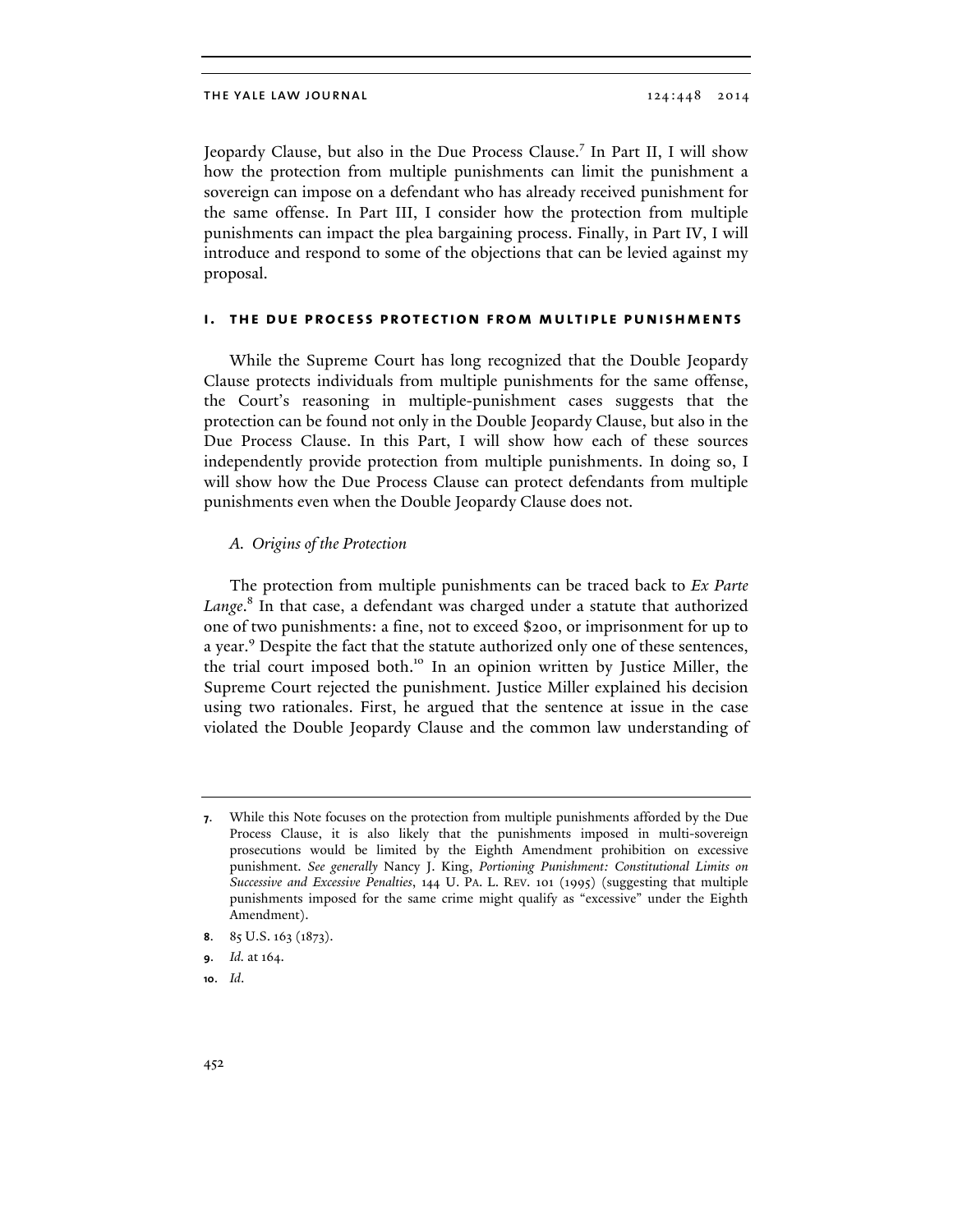double jeopardy.<sup>11</sup> Second, he found that the sentence violated Lange's due process right to receive a punishment authorized by Congress. Specifically, he explained that the punishment should be void "because [the judge] had no power to render such a judgment."<sup>12</sup>

In subsequent cases, the Supreme Court extended both of these rationales. For example, in *North Carolina v. Pearce*, the Court cited *Lange*'s reference to common law double jeopardy principles when it concluded that a defendant should receive credit for time served when he is resentenced following a successful appeal.<sup>13</sup> Similarly, in *Whalen v. United States*, the Court extended the due process justification when it found that "the dispositive question" when it comes to multiple punishments is whether the sentence at issue is authorized by the legislature.<sup>14</sup> According to the *Whalen* court: "If a federal court exceeds its own authority by imposing multiple punishments not authorized by Congress, it violates not only the specific guarantee against double jeopardy, but also the constitutional principle of separation of powers  $\dots$ ."<sup>15</sup>

While the Supreme Court has extended both due process and double jeopardy rationales, the Court has, unfortunately, conflated the two, making it difficult to see how the due process protection differs from the double jeopardy protection.16 In *Ohio v. Johnson*, for example, the Court referred to the double jeopardy rationale while applying due process reasoning:

- **13**. 395 U.S. 711, 716-18 (1969).
- **14**. 445 U.S. 684, 689 (1980).

**<sup>11</sup>**. *Id.* at 170 ("It is very clearly the *spirit* of the instrument to prevent a second punishment under judicial proceedings for the same crime, so far as the common law gave that protection.").

**<sup>12</sup>**. *Id.* at 176; *see also* Dep't of Revenue v. Kurth Ranch, 511 U.S. 767, 799 (1994) (Scalia, J., dissenting) ("[I]n fact, Justice Miller's opinion for the Court rested the decision on principles of the common law, and both the Due Process and Double Jeopardy Clauses of the Fifth Amendment.").

**<sup>15</sup>**. *Id.* While the concepts of separation of powers and due process are distinct, a violation of separation of powers, especially in the criminal context, often constitutes a due process violation. *See, e.g.*, Nathan S. Chapman & Michael W. McConnell, *Due Process as Separation of Powers*, 121 YALE L.J. 1672, 1677, 1679 (2012) ("From at least the middle of the fourteenth century, however, due process consistently referred to the guarantee of legal judgment in a case by an authorized court in accordance with settled law. It entailed an exercise of what came to be known as the judicial power to interpret and apply standing law to a specific dispute.").

**<sup>16</sup>**. One scholar has even gone so far as to call the due process/double jeopardy conflation a "Gordian knot." Anne Bowen Poulin, *Double Jeopardy and Multiple Punishment: Cutting the Gordian Knot*, 77 U. COLO. L. REV.595, 599-600 (2006).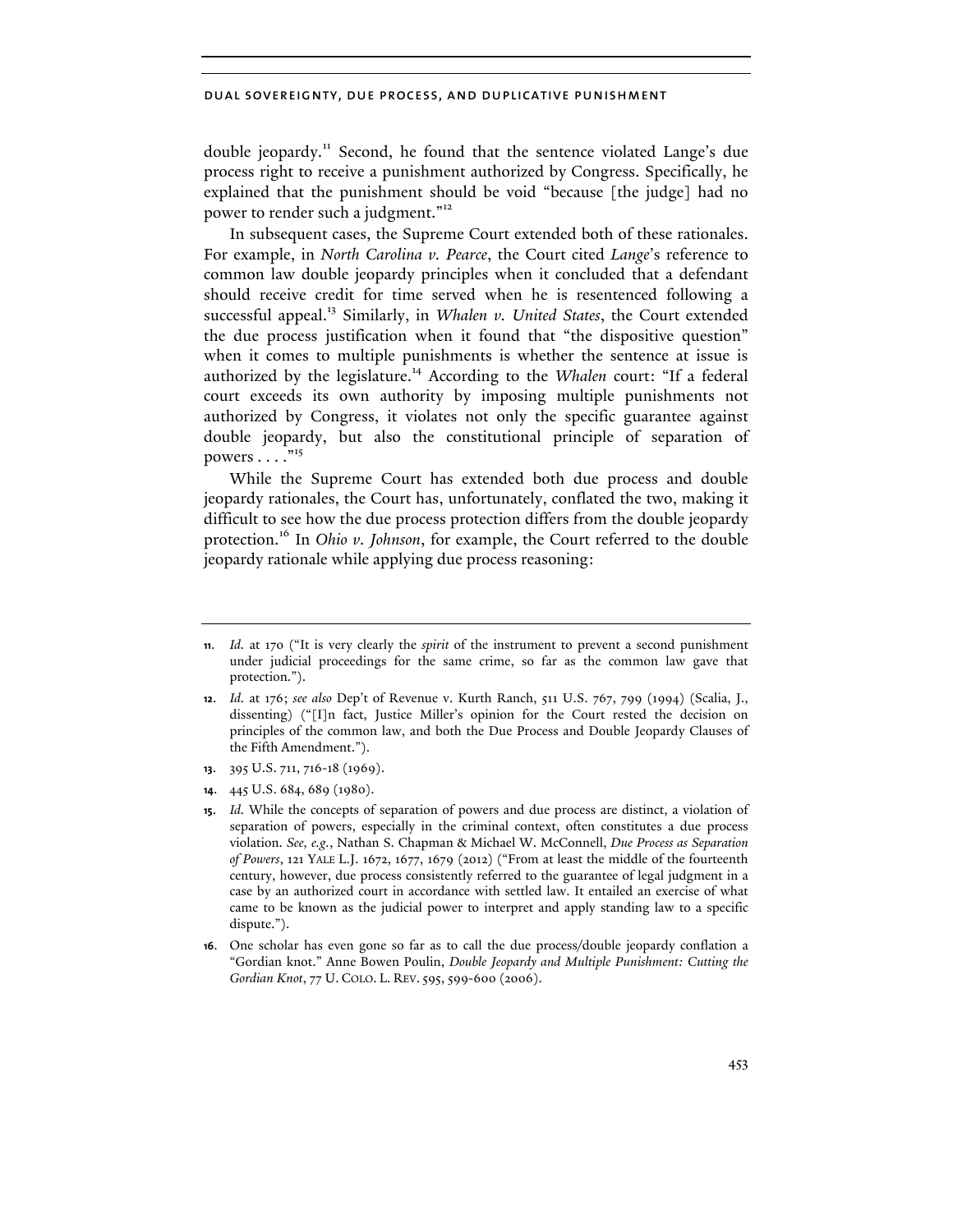#### the yale law journal 124:448 2014

[T]he final component of double jeopardy—protection against cumulative punishments—is designed to ensure that the sentencing discretion is confined to the limits established by the legislature. Because the substantive power to prescribe crimes and determine punishments is vested with the legislature, the question under the Double Jeopardy Clause whether punishments are "multiple" is essentially one of legislative intent.<sup>17</sup>

Somehow, the double jeopardy protection from multiple punishments, if one ever really existed,<sup>18</sup> morphed into the due process protection. Indeed, one need only replace the phrase "double jeopardy" with "due process" in the quote above to see that the Court's reasoning in *Johnson* is, to put it mildly, confused. <sup>19</sup> Unfortunately, *Ohio v. Johnson* is not an isolated incident. The Court's conflation of double jeopardy and due process protections is rather extensive.<sup>20</sup> As Justice Scalia once recognized, the dispositions of the Court's

**<sup>17</sup>**. Ohio v. Johnson, 467 U.S. 493, 499 (1984) (citations omitted).

**<sup>18</sup>**. Some have argued that the Double Jeopardy Clause does not provide *any* protection from multiple punishments—that the language in *Ex parte Lange* amounts to dicta and that the protection from multiple punishments lies *solely* in the Due Process Clause. *See* Witte v. United States, 515 U.S. 389, 407 (1995) (Scalia, J., concurring) (quoting Dep't of Revenue v. Kurth Ranch, 511 U.S. 767, 804-05 (1994) (Scalia, J., dissenting)); *Kurth Ranch*, 511 U.S. at 798-99, 805 (Scalia, J., dissenting) (noting that the Double Jeopardy Clause "by its terms . . . prohibits, not multiple punishments, but only multiple prosecutions"); United States *ex rel.* Marcus v. Hess, 317 U.S. 537, 555-56 (1943) (Frankfurter, J., concurring); Bruce A. Antkowiak, *Picking up the Pieces of the Gordian Knot: Towards a Sensible Merger Methodology*, 41 NEW ENG. L. REV. 259, 263 (2007); Poulin, *supra* note 16, at 599-600; Eva Maria Floyd, Note, *Criminal Procedure: Allowing the Prosecution a "Second Bite at the Apple" in Non-Capital Sentencing:* Monge v. California, 53 OKLA. L. REV. 299, 302 (2000). *But see* Carissa Byrne Hessick & F. Andrew Hessick, *Double Jeopardy as a Limit on Punishment,* 97 CORNELL L. REV. 45, 47 (2011) (arguing that "a limitation on the government's ability to impose repeated punishment against one individual for a single offense" lies "at the core of the prohibition on double jeopardy"); King, *supra* note 7, at 104 ("[T]he contours of constitutional limits on the *amount* of punishment that can be inflicted for a particular wrong, traditionally a part of . . . due process law, are inseparable from the . . . double jeopardy doctrine."); Peter Michael Bryce, Note, *Second Thoughts on Second Punishments: Redefining the Multiple Punishments Prohibition*, 50 VAND. L. REV. 167, 169 (1997) ("This Note suggests that a double jeopardy prohibition on multiple punishments is neither wrong nor unworkable.").

**<sup>19</sup>**. For a more in-depth discussion of how courts ended up conflating due process and double jeopardy, see Poulin, *supra* note 16.

**<sup>20</sup>**. *See Kurth Ranch*, 511 U.S. at 800-01 (Scalia, J., dissenting) (quoting *Johnson*, 467 U.S. at 499 & n.8) ("[P]rotection against cumulative punishment[] is designed to ensure that the sentencing discretion of courts is confined to the limits established by the legislature."); Albernaz v. United States, 450 U.S. 333, 344 (1981) ("[T]he question of what punishments are constitutionally permissible is not different from the question of what punishments the Legislative Branch intended to be imposed."); United States v. DiFrancesco, 449 U.S. 117,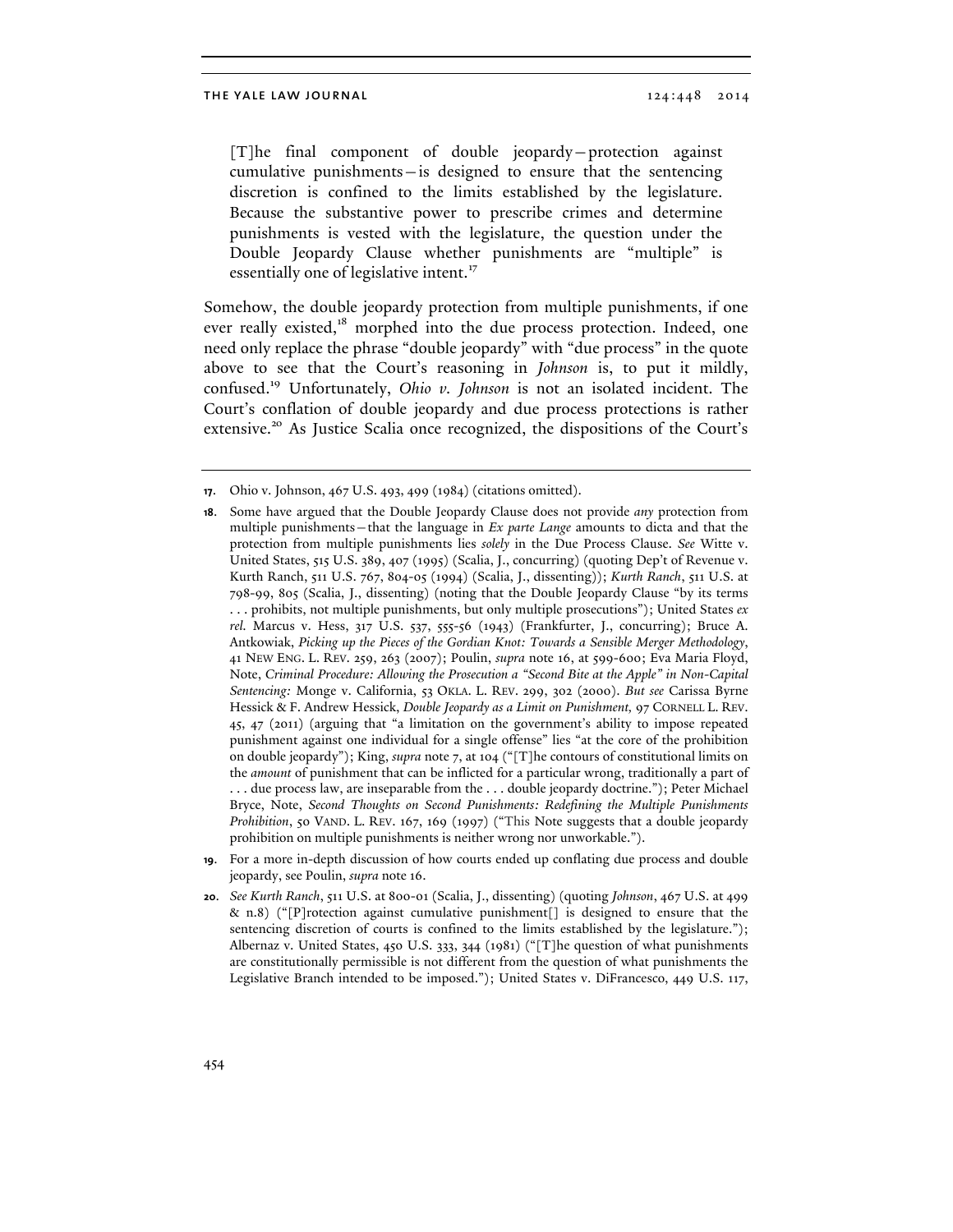double jeopardy cases is "entirely consistent with the proposition that the restriction [on multiple punishments] derive[s] exclusively from the due process requirement of legislative authorization."<sup>21</sup> As a consequence, there are only a handful of cases following *Lange* that properly reference the Due Process Clause as a protection from multiple punishments.<sup>22</sup> By and large, it is a forgotten right.

## *B. Scope and Significance of the Problem*

It is worth taking a moment at the outset to consider why this is an interesting problem. The fact that a protection from multiple punishments resides in the Due Process Clause means that defendants should receive this protection even when the Double Jeopardy Clause does not apply. More specifically, it means that defendants should have protection from multiple punishments in a dual-sovereign context.<sup>23</sup>

The protection from multiple punishments can be understood in two parts: first, as a protection from multiple punishments imposed "at a single criminal trial," and second, as a protection from "attempts to secure additional punishment after a prior conviction and sentence."<sup>24</sup> For the most part, courts

**21**. *Kurth Ranch*, 511 U.S. at 800 (Scalia, J., dissenting).

<sup>139 (1980) (&</sup>quot;No double jeopardy problem would have been presented in *Ex parte Lange* if Congress had provided that the offense there was punishable by both fine and imprisonment, even though that is multiple punishment."); *Whalen*, 445 U.S. at 688 ("[T]he question whether punishments imposed by a court after a defendant's conviction upon criminal charges are unconstitutionally multiple cannot be resolved without determining what punishments the Legislative Branch has authorized."); *Whalen*, 445 U.S. at 697 (Blackmun, J., concurring in judgment) ("The *only* function the Double Jeopardy Clause serves in cases challenging multiple punishments is to prevent the prosecutor from bringing more charges, and the sentencing court from imposing greater punishments, than the Legislative Branch intended."); Brown v. Ohio, 432 U.S. 161, 165 (1977) ("The legislature remains free under the Double Jeopardy Clause to define crimes and fix punishments . . . .").

**<sup>22</sup>**. *See Kurth Ranch*, 511 U.S. at 799 (Scalia, J., dissenting) (noting that the Due Process Clause "assures prior legislative authorization for whatever punishment is imposed"); *Whalen*, 445 U.S. at 689-90 n.4 (1980); *In re* Kaufman, 136 F. Supp. 626, 629 (D.N.J. 1955) ("Judgments rendered unauthorizedly deprive defendants of the fundamental rights guaranteed them by the 14th Amendment . . . .").

**<sup>23</sup>**. The Supreme Court recognized as much in *Whalen*, 445 U.S. at 689-90 n.4 (acknowledging that when the Double Jeopardy Clause cannot protect defendants, the Due Process Clause would function independently to "prohibit state courts from depriving persons of liberty or property as punishment for criminal conduct except to the extent authorized by state law").

**<sup>24</sup>**. Brown v. Ohio, 432 U.S. 161, 165-66 (1977); *see also* Bryce, *supra* note 18, at 168 (observing that "[t]he Court appears to have defined the prohibition in two ways" and characterizing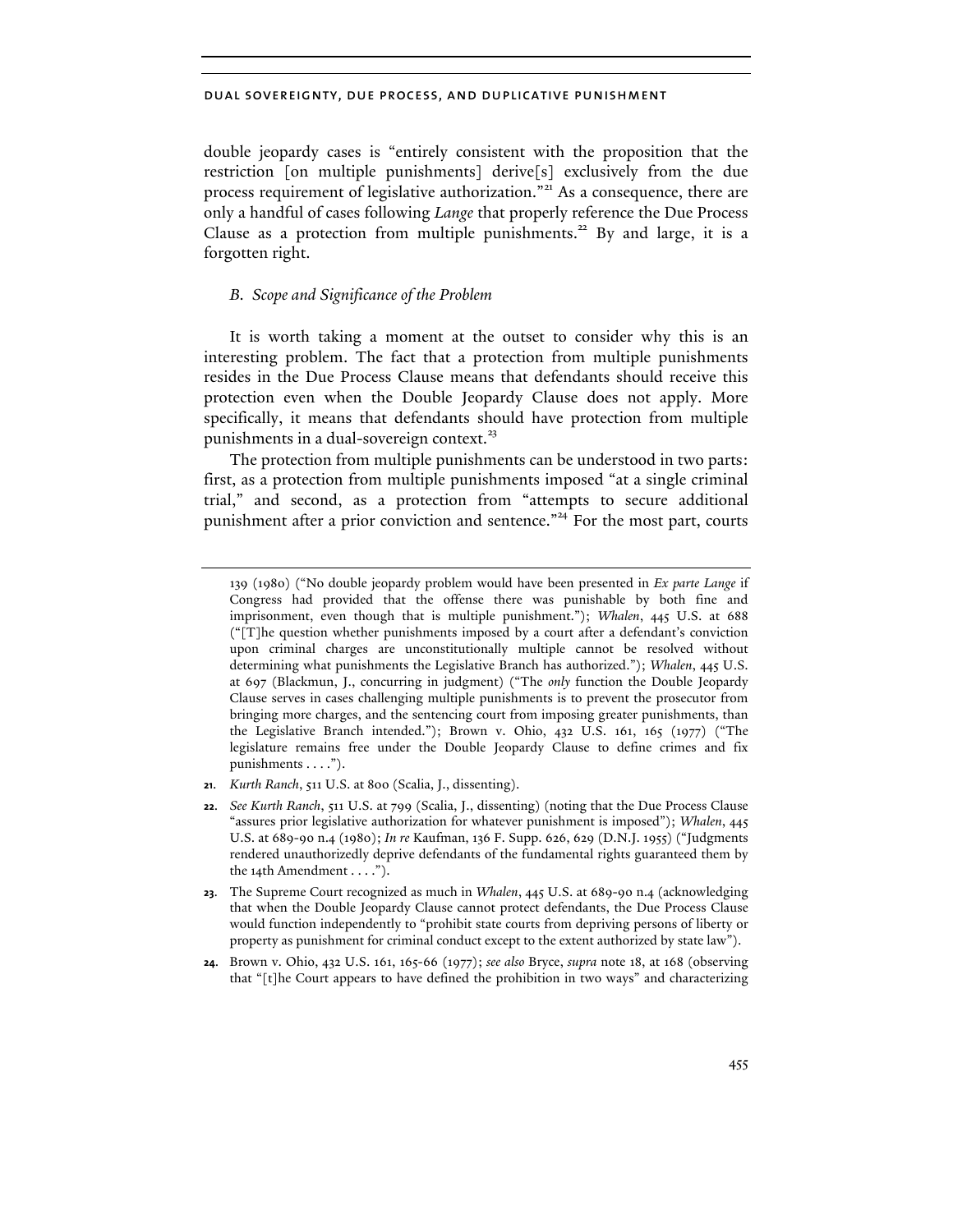have focused only on the former,<sup>25</sup> to the exclusion of the latter.<sup>26</sup> On closer inspection, this is not surprising. If the government cannot *prosecute* a defendant multiple times for the same offense, then it follows immediately that the government cannot *punish* a defendant across multiple prosecutions for the same offense. After all, if a defendant cannot be tried, he cannot be punished. Viewed in this light, the traditional double jeopardy protection from multiple prosecutions supersedes much of the protection from multiple punishments. The result is that courts have not had much need to explore the contours of the protection from multiple punishments across different trials.

What makes the dual-sovereign context interesting is that it allows us to understand, define, and test the due process protection from multiple punishments in a setting where double jeopardy protections do not apply. As a result, we can start to understand how rights might be protected by due process if double jeopardy protections were more limited.

Dual-sovereign prosecutions that result (or could result) in dual convictions and dual punishments are not uncommon.<sup>27</sup> Moreover, there are

- **26**. The most significant cases that have dealt with protections across multiple proceedings are *Department of Revenue of Montana v. Kurth Ranch*, 511 U.S., and *United States v. Halper*, 490 U.S. 435 (1989). While these cases involve the protection from multiple punishments, neither involves successive criminal prosecutions. Instead, these cases were about the legitimacy of a civil penalty imposed following a criminal proceeding. Moreover, *Halper*, and arguably *Kurth Ranch*, were overturned by the Supreme Court in *Hudson v. United States*, 522 U.S. 93, 101-02 (1997) (finding that "*Halper*'s deviation from longstanding double jeopardy principles was ill considered" and that "*Halper*'s test . . . has proved unworkable"). The result is that there are no controlling cases that adequately elucidate or defend the protection from multiple punishments in a multiple-prosecution context.
- **27**. *E.g.*, Heath v. Alabama, 474 U.S. 82 (1985) (Alabama obtained a conviction and the death penalty after the defendant pleaded guilty to avoid the death penalty in Georgia); United States v. Wheeler, 435 U.S. 313 (1978) (a defendant pleaded guilty in a tribal court to disorderly conduct and contributing to delinquency of a minor, only to be charged by the federal government for statutory rape); Abbate v. United States, 359 U.S. 187 (1959) (defendants pleaded guilty in Illinois to conspiring to destroy property and were subsequently charged and convicted by the federal government for conspiring to destroy a telephone system); United States v. Lanza, 260 U.S. 377 (1922) (defendants were convicted

the two definitions as the "legislative deference model" and the "separate proceedings model").

**<sup>25</sup>**. Almost all of the Court's multiple-punishment cases have involved multiple punishments imposed at a single criminal trial. *See, e.g.*, Jones v. Thomas, 491 U.S. 376 (1989) (involving a defendant convicted of felony murder and the underlying felony); Ball v. United States, 470 U.S. 856 (1985) (involving a defendant convicted of receipt of a firearm by a felon and possession of firearm by a convicted felon); Missouri v. Hunter, 459 U.S. 359 (1983) (involving a defendant convicted and sentenced for both robbery and armed criminal action); Albernaz v. United States, 450 U.S. 333 (1981) (involving defendants who received consecutive sentences for conspiracy to import marijuana and for conspiracy to distribute marijuana).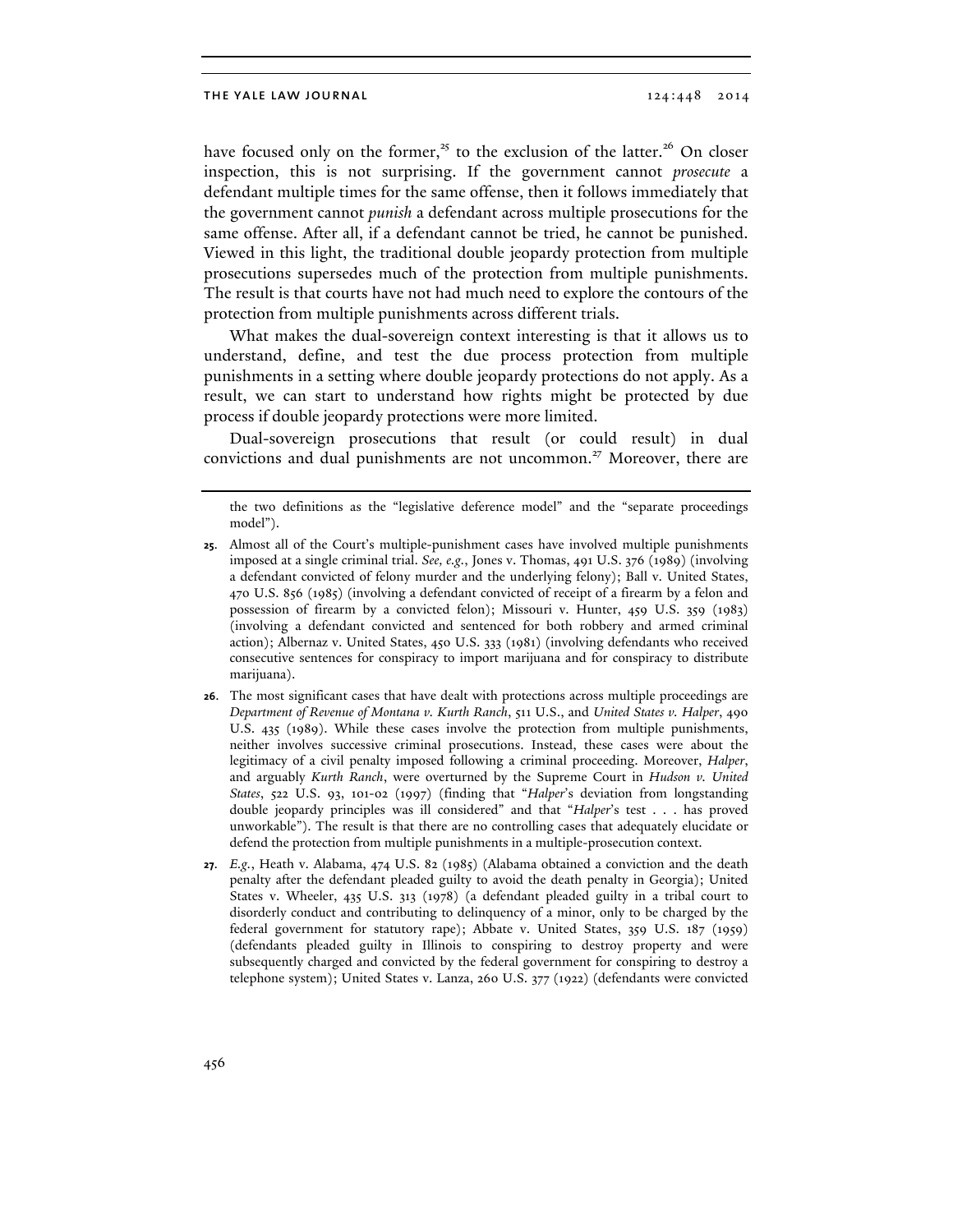good reasons to believe that advances in technology will make it easier for multiple sovereigns to claim jurisdiction over the same crime. First, because the Internet transcends traditional geographic boundaries, it is much easier for both states and the federal government to establish jurisdiction over defendants.<sup>28</sup> Second, the growth of the Internet has been accompanied with a corresponding growth in Internet crime. With online black markets such as Silk Road and secure electronic currency such as BitCoin, technology has made it easier for individuals to engage in illegal activities across state lines.<sup>29</sup> Finally, in recent years, state and federal governments have started defining crimes in broader language.<sup>30</sup> The end result is that dual-sovereign prosecutions are here

of and punished for violating state prohibition laws in Washington and were then charged for the same offense by the federal government); United States v. Ng, 699 F.2d 63 (2d Cir. 1983) (defendants pleaded guilty to state firearms charges in Massachusetts and were then convicted of federal firearms charges); United States v. Grimes, 641 F.2d 96 (3d Cir. 1981) (Grimes was found guilty of armed robbery by the federal government and was sentenced to twenty years in prison; he then pleaded guilty to state charges for the same offense and received an additional twenty-two to twenty-four year prison sentence, to be served consecutively); Evans v. State, 481 A.2d 1135 (Md. 1984) (defendants were convicted in federal court of conspiracy to violate victims' civil rights and were then indicted in state court for murder and conspiracy to commit murder for the same offense); Commonwealth v. Mills, 286 A.2d 638 (Pa. 1971) (defendants pleaded guilty to federal bank robbery charges and were then convicted under a similar state statute in Pennsylvania); Peter J. Henning, *In Goldman Programmer Case, a Way Around Double Jeopardy*, N.Y. TIMES, Oct. 1, 2012, http://dealbook.nytimes.com/2012/10/01/in-goldman-programmer-case-a-way -around-double-jeopardy [http://perma.cc/MQ5N-HURB].

**<sup>28</sup>**. *See, e.g.*, Patrick J. Carleton, Note, *Internet Activity and the Commerce Clause: Expansion of Federal Subject Matter Jurisdiction and Limitation of States' Police Power?*, 79 U. DET. MERCY L. REV. 659, 663 (2002) ("[U]se of the Internet will satisfy the jurisdictional element that a particular activity has been transmitted in interstate commerce."); Note, *No Bad Puns: A Different Approach to the Problem of Personal Jurisdiction and the Internet*, 116 HARV. L. REV. 1821, 1826 (2003) (reviewing the doctrine and concluding that "it takes very little to establish contact sufficient to constitute purposeful availment").

**<sup>29</sup>**. *See, e.g.*, Michele Martinez Campbell*, The Kids Are Online: The Internet, the Commerce Clause, and the Amended Federal Kidnapping Act*, 14 U. PA. J. CONST. L. 215, 217-19 (2011) (noting how an "ordinary" kidnapping might now make use of the Internet and consequently defending the expanded jurisdiction of the amended Federal Kidnapping Act); Danton Bryans, Note, *Bitcoin and Money Laundering: Mining for an Effective Solution*, 89 IND. L.J. 441, 441 (2014) (discussing some of the ways that technology, and Bitcoin in particular, have facilitated illegal activity); Derek A. Dion, Note, *I'll Gladly Trade You Two Bits on Tuesday for a Byte Today: Bitcoin, Regulating Fraud in the E-Conomy of Hacker-Cash*, 2013 U. ILL. J.L. TECH. & POL'Y 165, 166-67 (noting how the Silk Road and Bitcoin facilitate illegal activity and flagging some of the legal complexities).

**<sup>30</sup>**. *See, e.g.*, L. Gordon Crovitz, *You Commit Three Felonies a Day*, WALL ST. J., Sept. 27, 2009, http://online.wsj.com/news/articles/SB10001424052748704471504574438900830 760842 [http://perma.cc/YE3C-A8W9] (discussing the harms of overbroad and outdated laws in an age of rapid technological change).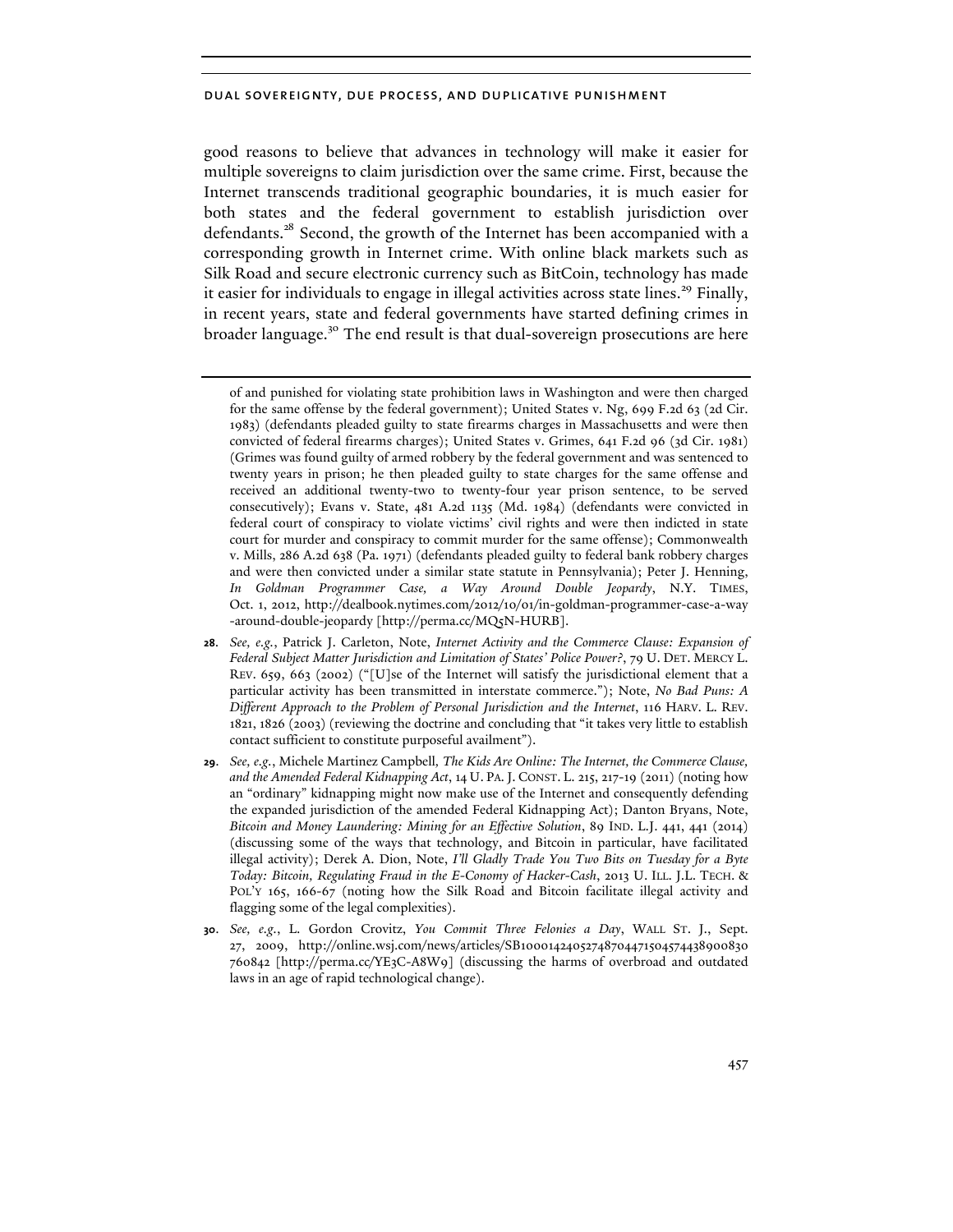and, in all likelihood, will not disappear anytime soon. As a result, judges and practitioners should consider the rights to which dual-sovereign defendants are entitled.

In the next Part, we will see what the due process protection from multiple punishments looks like in a dual-sovereign context.

## **ii. avoiding redundant punishments**

As we saw in Part I.A, the due process protection from multiple punishments can be understood as a protection from punishment without legislative authorization. Specifically, we saw that the due process right is violated when a defendant receives a punishment that is inconsistent with the intent of the legislature, as indicated by statute. In this Part, I will explore the limitations imposed by the Due Process Clause in the context of dual-sovereign sentencing.

Consider two similarly situated states: Alabama and Balabama. Suppose the states have separate criminal justice systems, but identical criminal statutes. Suppose Alice commits a kidnapping that takes place in both states. Alabama charges Alice with kidnapping, obtains a conviction, and imposes the maximum possible sentence—twenty years in prison. After Alice receives her sentence, Balabama decides to charge Alice with its version of the same crime. Alice is once again convicted and receives an additional twenty-year sentence.<sup>31</sup>

Does the second twenty-year sentence violate the Due Process Clause? The answer would seem to be yes. Legislatures assign punishments to advance interests—an interest in keeping order, deterring crime, and so on. A legislative determination that a certain sentence or sentencing range is appropriate indicates that the legislature believes a sentence in the approved range, if properly assigned, is sufficient to fully vindicate the state's interest with respect to that crime. Any additional punishment would be redundant and would therefore run contrary to the intent of the legislature.

While this conclusion follows directly from the premise that legislatures assign punishments to advance interests, one could reach the same conclusion by examining the text of criminal statutes. When writing punishments into law, legislatures at both the federal and state level typically express punishments in the passive voice. Consider the following examples of statutory language describing punishments: "whoever . . . is guilty of an assault *shall be* 

**<sup>31</sup>**. The jurisdictional questions surrounding multi-sovereign prosecutions are beyond the scope of this Note. For now, it is sufficient to understand that the fact patterns referenced throughout this Note—though simplified for the sake of conceptual understanding—were inspired by real cases and real fact patterns. *See supra* note 27 and accompanying text.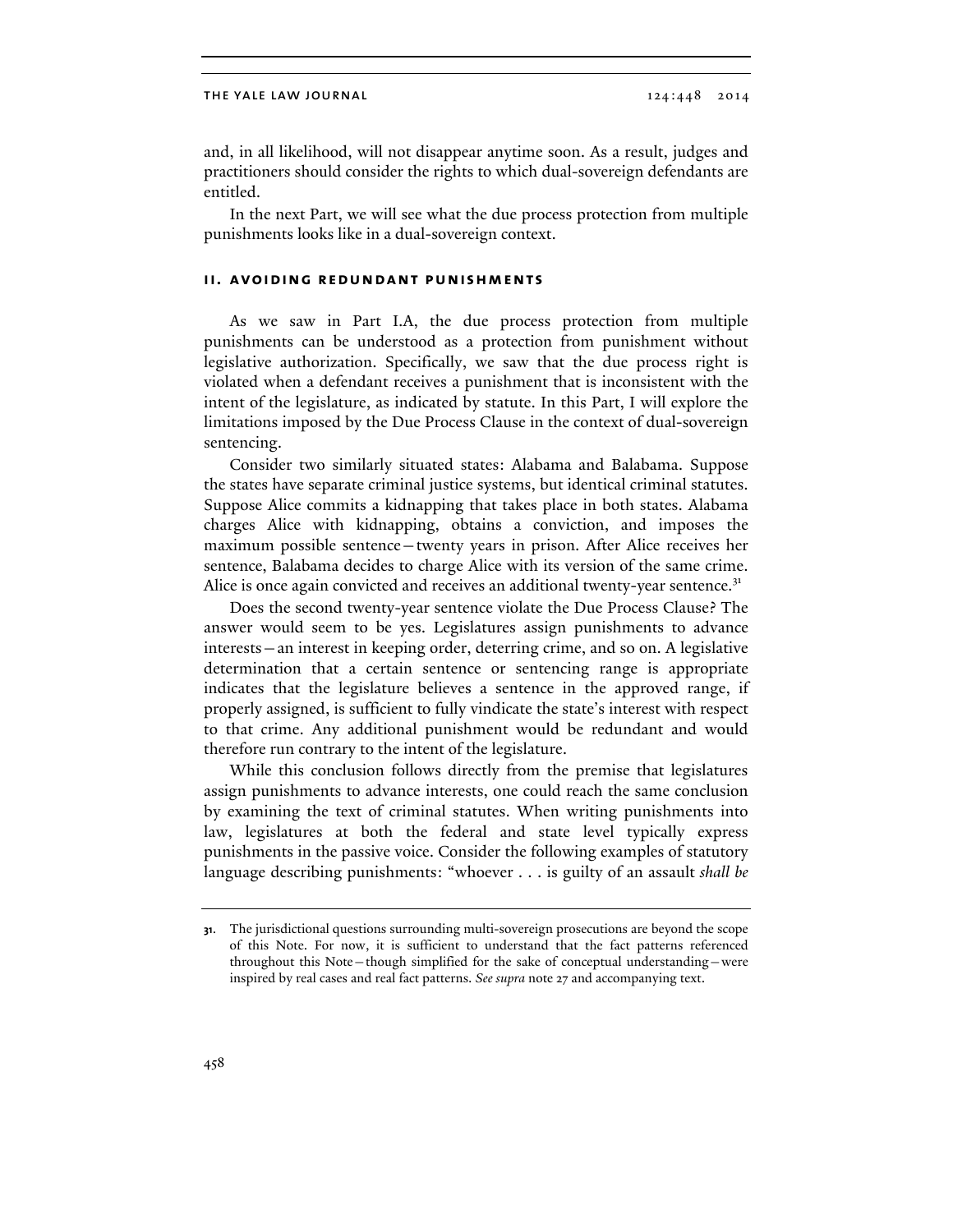*punished* . . . by imprisonment for not more than twenty years";<sup>32</sup> "a person convicted of burglary *shall be imprisoned* not more than 15 years";<sup>33</sup> "[e]very person who shall falsely assume or pretend to be any . . . officer . . . *shall be punished* by imprisonment in the county jail not more than one  $(1)$  year . . . . "<sup>34</sup> This statutory form, which seems consistent across jurisdictions, verifies that legislatures, even by their own terms, do not care *who* punishes a defendant. Instead, they care about *what punishment* a defendant is to receive. The statutes state that a defendant "*shall be*" punished, not that "the State shall impose a punishment."<sup>35</sup> All told, this means that the determination that a given punishment is sufficient to satisfy a sovereign's interest is made on the basis of the punishment itself—not on how or by whom the punishment is dispensed.<sup>36</sup>

The example of Alice's cumulative forty-year sentence shows how the Due Process Clause can limit the extent to which a court can assign punishment to a dual-sovereign defendant. Where multiple sovereigns pursue compatible interests by punishing a defendant for the same offense, the court of a punishing sovereign should view punishments *cumulatively*: if a court would, in a single-sovereign context, assign a punishment of *X*, that court should, in a

- **35**. One might argue that this proves too much—if a legislature is indifferent to who dispenses punishment, does that mean I can capture a murderer and hold him in my basementdungeon for twenty or more years? The answer, of course, is no. The Due Process Clause requires that all punishments must be authorized by the relevant legislature. Legislatures regularly authorize imprisonment, even by different states, *see infra* note 56, but they do not and would not authorize basement-dungeon detention, or any other punishment dispensed by a non-state actor. The term "imprisonment" as it is used in statutes does not mean imprisonment in the abstract. Instead, "imprisonment" refers to a specific punishment in specific regulated conditions. For more analysis on the extent to which punishments can differ in terms, see *infra* Part II.B.2.
- **36**. A similar argument can be made on different statutory grounds. 18 U.S.C. § 3553(a) governs how courts determine specific sentences. The statute requires courts to "impose a sentence sufficient, but not greater than necessary" to advance Congress's interests in punishment. If courts were to take this seriously, they would have to consider the extent to which punishments previously dispensed could independently satisfy federal interests. *See* Steven F. Hubachek, *The Undiscovered* Apprendi *Revolution: The Sixth Amendment Consequences of an Ascendant Parsimony Provision*, 33 AM. J. TRIAL ADVOC.521, 523 (2010) (describing § 3553(a) as the "'overarching' principle of post-*Booker* sentencing") (citation omitted). While the parsimony provision is most prominent in federal sentencing guidelines, the idea that punishments should not be harsher than is necessary to advance those interests was recognized at common law and plays a role in state sentencing practices.

**<sup>32</sup>**. 18 U.S.C. § 113 (2012) (emphasis added).

**<sup>33</sup>**. VT. STAT. ANN. tit.13, § 1201(2013)(emphasis added).

**<sup>34</sup>**. OKLA. STAT. ANN. tit. 21, § 263 (West 2013) (emphasis added).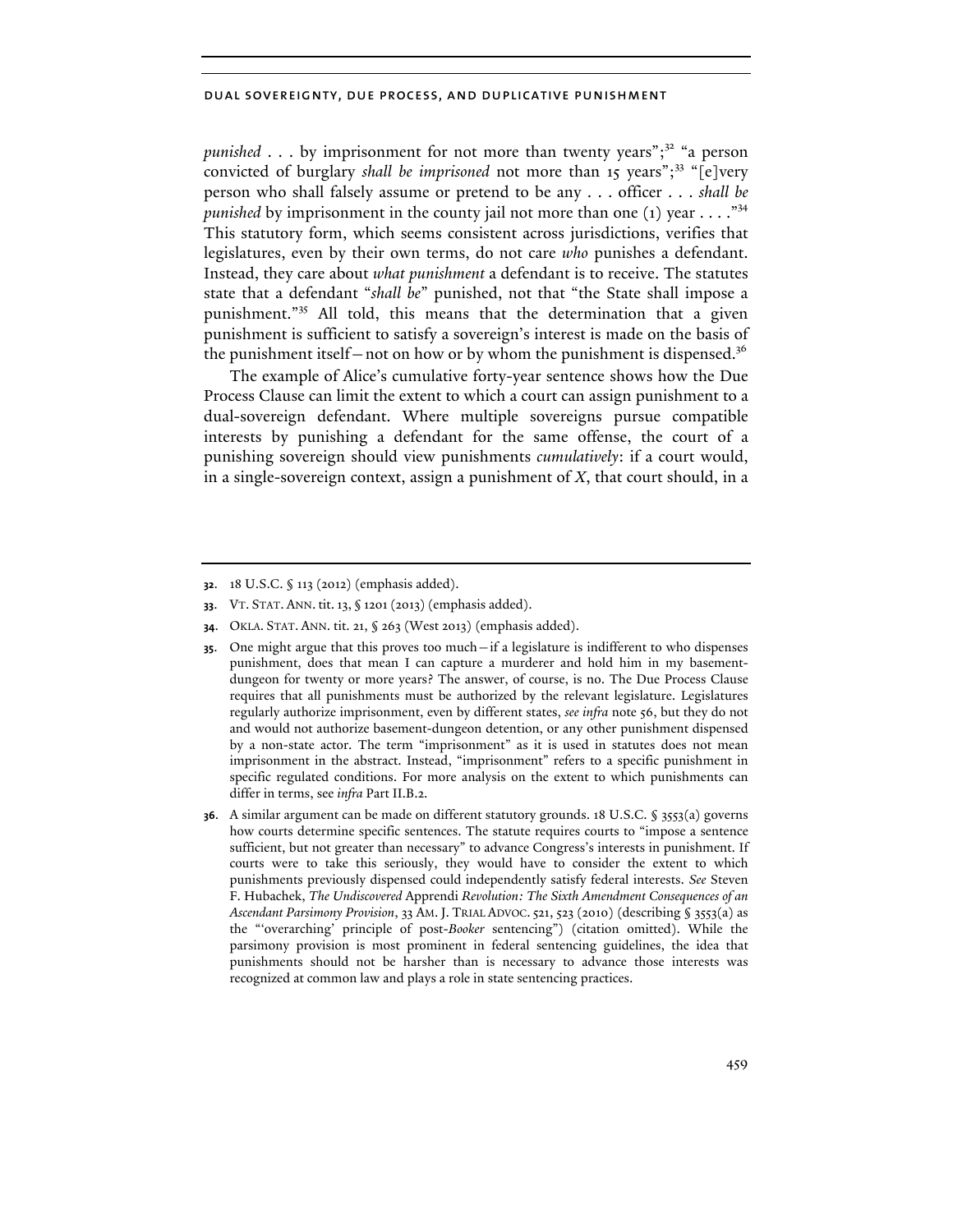multi-sovereign context, assign a punishment of *X*-*Y*, where *Y* is the cumulative punishment the defendant has received to date.<sup>37</sup>

In order to adopt this approach, a second sentencing court would have to make two determinations: first, that the two sovereigns are punishing a defendant for the same offense, and second, that the punishment imposed by the first sentencing sovereign advances the interests of the second sentencing sovereign. I will explore each of these determinations in turn.<sup>38</sup>

## *A. Same Offense*

The premise underlying my advocacy is that a legislature would not intend for a defendant to receive punishment for a single offense in excess of what it has authorized by statute for that offense. This premise demands an inquiry into how a court would determine whether two offenses are the "same" for the purposes of legislative intent to punish. For if two offenses were the same, then the punishment assigned for one would count towards the punishment allowed for the other.

First, it is worth noting that, at its core, this is a question of legislative intent. Any test or rule to discern legislative intent would do nothing more than establish a *presumption* that a legislature would view two crimes as the same. A legislature could, in theory, decide to create two criminal offenses with identical elements, intending that prosecutors would be able to charge, convict, and punish defendants for one or both of the crimes.<sup>39</sup> Likewise, a legislature could issue a statement indicating that, despite the presence of identical elements, it does not intend for its crimes to be considered the "same" as

**<sup>37</sup>**. Note that if *Y*>*X*, the second court should not assign any additional punishment. Because a court cannot alter the punishment assigned by another sovereign, *X*-*Y* cannot take a negative value. Note also that *Y* only refers to punishments the defendant received with respect to the sentenced crime and in furtherance of the second sovereign's interests. This sentencing calculus will be described in more detail *infra* Part II.B.2.

**<sup>38</sup>**. This analysis applies without loss of generality to successive prosecutions and punishments by any number of sovereigns. If a court can compare the punishments of two sovereigns, it can do so with any number of sovereigns by comparing the sovereigns in successive groups of two. This analysis also applies without loss of generality to the federal government and state governments, though the federal government is more likely to have interests that cannot or would not be advanced by state punishments. See *infra* Part II.B.2 for a discussion of how sentences should be adjusted when one jurisdiction's interests cannot be advanced by another jurisdiction's punishments.

**<sup>39</sup>**. Double jeopardy protections would prevent the prosecution of these crimes in successive proceedings, but nothing would prevent a prosecutor from charging both crimes at the same time.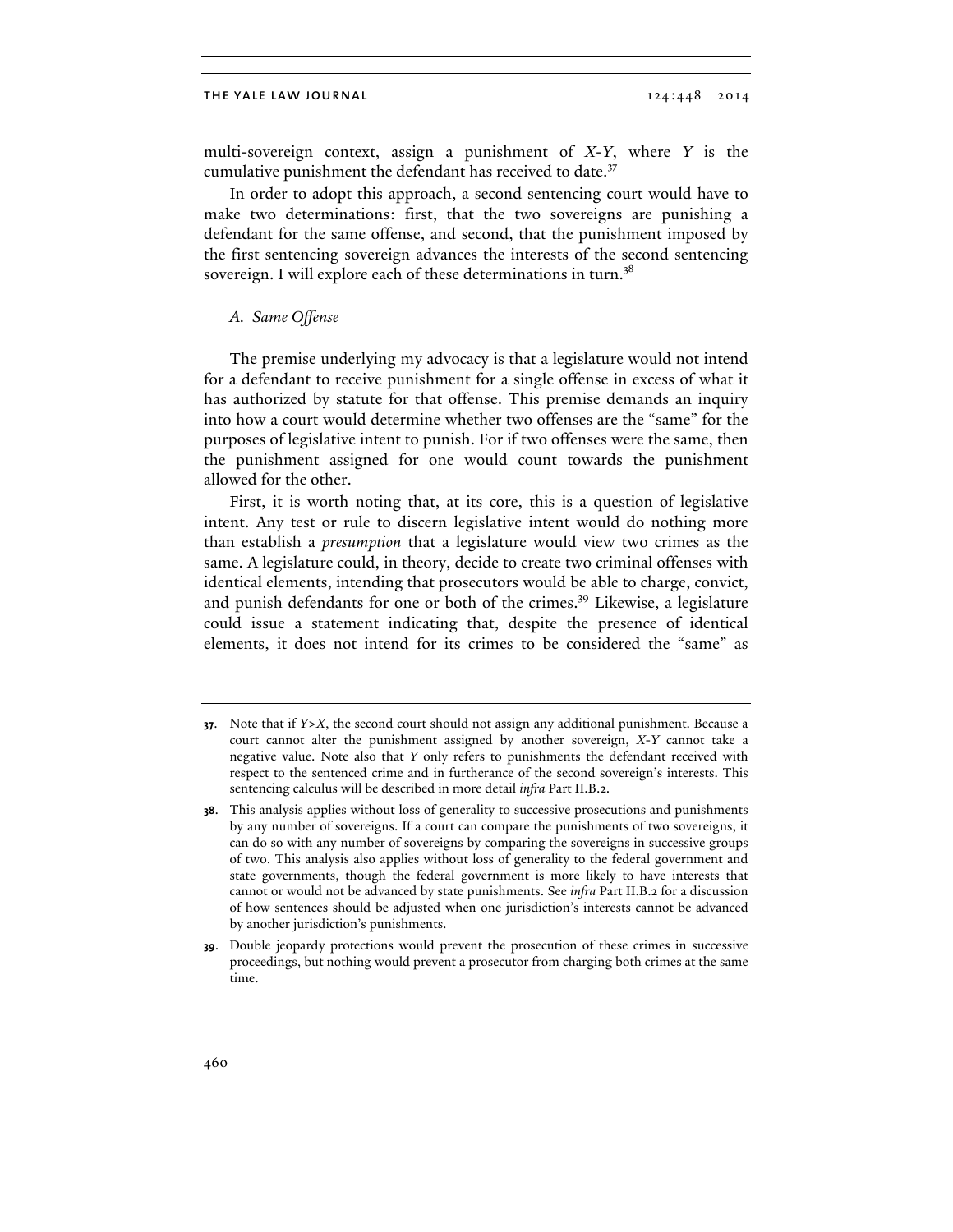analogous crimes in other jurisdictions. Such a statement of intent would supersede any presumptive test or rule.

In the absence of these statements, there are a number of heuristics that courts can use to discern legislative intent and determine whether a legislature would want to count part or all of one sentence towards another.

In *Blockburger v. United States*, the Supreme Court created a rule to determine whether two crimes are the same for purposes of multiple prosecutions.<sup>40</sup> While we are interested in the question of sameness for multiple punishments rather than prosecutions, it follows naturally that if a legislature does not want a defendant to be prosecuted for two crimes, then the legislature also would not want a defendant to be punished for both crimes. Accordingly, *Blockburger* provides a good starting point for our analysis. Under the Court's decision in *Blockburger*, there is a presumption that two offenses are different if each contains at least one statutory element the other does not.<sup>41</sup> In effect, *Blockburger* means that two offenses are the *same* if they contain identical elements or if one is a lesser-included offense of the other.

It is worth noting that the *Blockburger* test was introduced in the context of single-sovereign prosecutions. As a result, it focuses heavily on statutory language and considers elements to be the same only if the underlying text describing the respective elements is identical.<sup>42</sup> This poses a problem in a multi-sovereign context, as different legislatures often express the same idea in different ways.<sup>43</sup> Rather than focusing on the letter of the statutory language, courts should adopt a functional version of *Blockburger*, according to which elements are evaluated according to the concepts and actions they represent. Under this model, courts would be able to compare statutes from different states. This approach "would seek to discern whether in fact the statutes substantively describe the same offense."<sup>44</sup>

**<sup>40</sup>**. 284 U.S. 299, 304 (1932).

**<sup>41</sup>**. *Id.*

**<sup>42</sup>**. Albernaz v. United States, 450 U.S. 333, 336-39 (1981); Amar & Marcus, *supra* note 6, at 39- 40.

**<sup>43</sup>**. A good example is provided by Akhil Amar and Jonathan Marcus in *Double Jeopardy Law After Rodney King*. Amar and Marcus compare the definitions of second-degree murder from Florida and California to show that legislatures can employ different language to describe the same elements. Amar & Marcus, *supra* note 6, at 39 ("Because different legislatures often do not work from the same linguistic building blocks, they will not use uniform language to describe an offence, even when each is indeed outlawing the same crime with the same elements . . . .").

**<sup>44</sup>**. *Id.* at 44.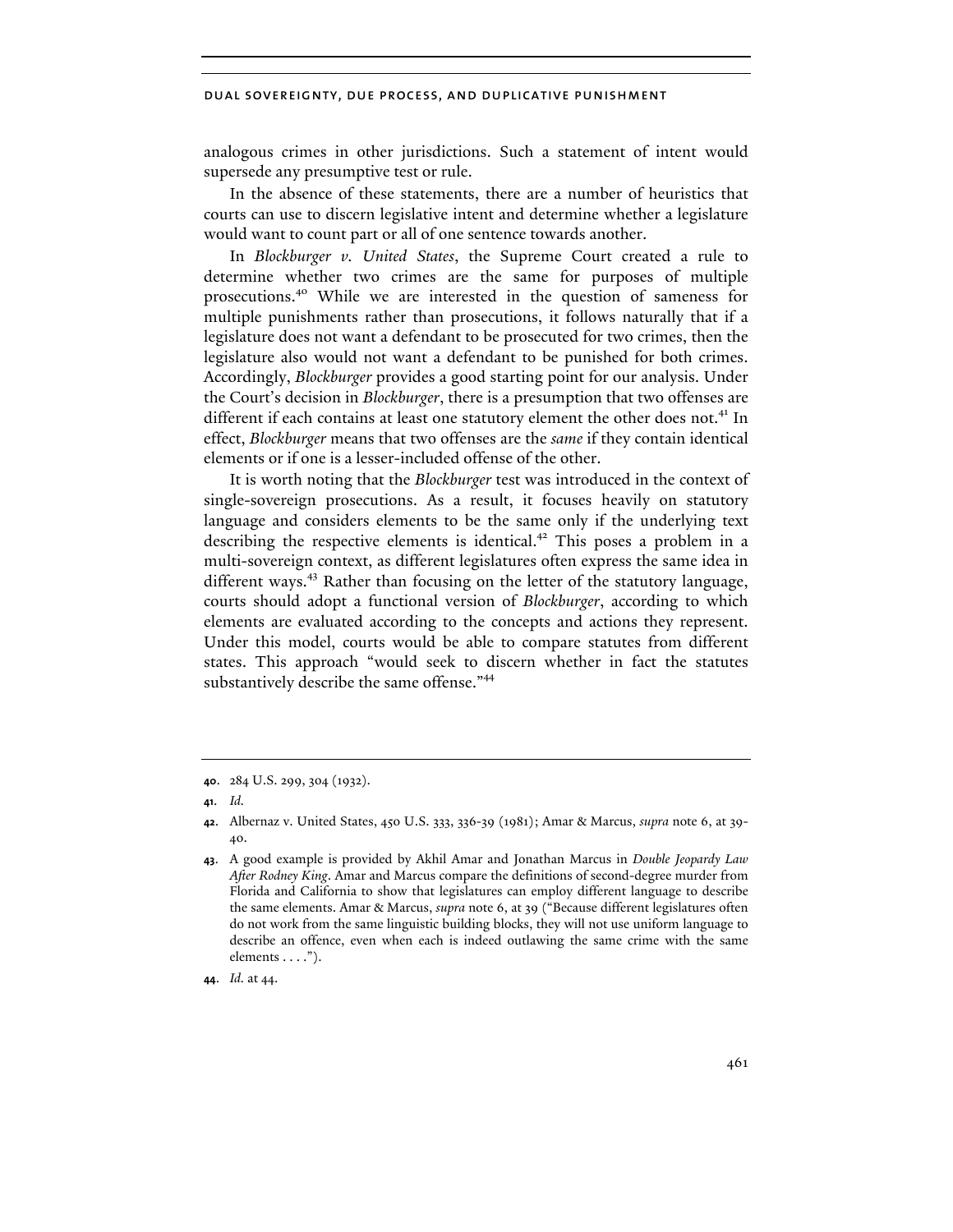For the most part, the *Blockburger* test will have few false positives;<sup>45</sup> it is unlikely that a legislature would intend to assign independent punishments for two crimes with identical elements. Similarly, because a lesser-included offense is, by definition, *included* in the corresponding greater offense, the punishment for one necessarily incorporates all or part of the punishment for the other, meaning that a legislature would probably not intend to punish one person for both a greater offense and a lesser included offense. These logical presumptions are strengthened by the fact that the *Blockburger* test has been in

**45**. One potential complication involves statutes that incorporate other laws by reference. Consider a fact pattern similar to *United States v. Dixon*, 509 U.S. 688 (1993). Suppose State *A* releases a defendant on bond subject to a court order that the defendant refrain from committing "any criminal offense." Further suppose that the defendant violates the court order by committing a crime punishable by both State *A* and State *B*. If State *A* charges, convicts, and punishes the defendant for criminal contempt, would the defendant be entitled to a multiple punishment reduction if he is subsequently convicted by State *B* of the substantive crime underlying his contempt conviction?

In *Dixon*, the Supreme Court grappled with the question whether the two crimes (criminal contempt and the underlying substantive crime) should be considered the "same" under *Blockburger*. Under one reading, the two crimes are different: one contains elements involving drug trafficking, while the other contains elements involving the violation of a court order; both contain one element the other does not. Under another reading of *Blockburger*, however, the two crimes constitute the same offense: in order to convict the defendant of criminal contempt, the jury necessarily had to find that he was guilty of drug trafficking. Therefore, in application, the drug trafficking offense did not contain any element that the contempt offense did not. While the Supreme Court adopted the latter view, *id.* at 698, the holding was anything but clear; Justice Scalia's majority opinion was accompanied by four other opinions: one adopted the competing view of *Blockburger*, *id.* at 717 (Rehnquist, C.J., concurring in part and dissenting in part); one disagreed with the Court's view of *Blockburger*, arguing that the *Blockburger* test should apply in cases of multiple prosecution, but not cases of multiple punishment, *id.* at 735 (White, J., concurring in the judgment in part and dissenting in part); one argued that the *Blockburger* test should not be the sole test used to evaluate criminal contempt, *id.* at 741-42 (Blackmun, J., concurring in the judgment in part and dissenting in part) (noting that contempt of court is a "special situation"); and one argued that the *Blockburger* test does not adequately protect defendants from multiple prosecutions and that the case should have been resolved by the Court's decision in *Grady v. Corbin*, 495 U.S. 508 (1990); *Dixon*, 509 U.S. at 749, 757-58 (Souter, J., concurring in the judgment in part and dissenting in part).

Fortunately, the wrinkle created by statutes that incorporate other crimes by reference is one we can resolve easily. A court need not even consider whether two offenses are "the same" for the purposes of multiple punishments if the interests underlying those crimes are different. In the example posed above, it is clear that State *A*'s interest in prosecuting a criminal contempt violation is wholly (or almost wholly) orthogonal to its interest in prosecuting the underlying substantive offense—the former is to ensure citizens have proper respect for court orders and the terms of their pre-trial release, while the latter is to prevent the harms associated with drugs and drug smuggling. Accordingly, regardless of whether the offenses are the "same," no sentence reduction would be appropriate.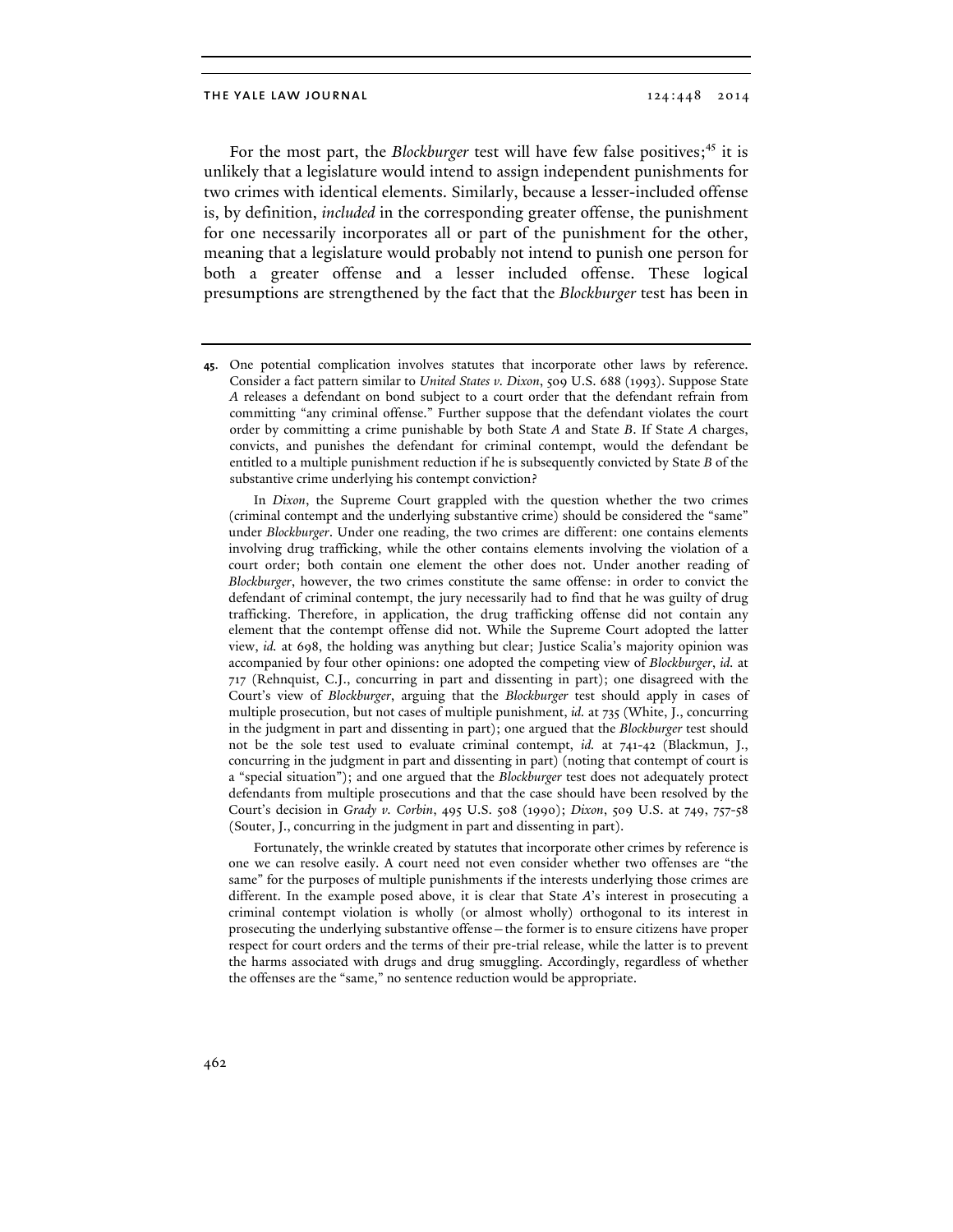effect, virtually continuously, since 1932, meaning that legislatures almost certainly take the test into account when drafting legislation.<sup>46</sup>

But while the *Blockburger* test avoids false positives, it does not completely avoid the problem of false negatives. In other words, the test may view certain pairs of crimes as different that a legislature would likely want to punish as the same offense. Akhil Amar explains:

Suppose Roberta is charged in a single trial with eight-year armed robbery and nine-year bank robbery for a single act in which she robbed a bank with a gun. Under the *Blockburger* test, armed robbery is not the same as bank robbery—and so the maximum penalties can be cumulated under *Blockburger*. But this cumulation ends up doublecounting the common-predicate robbery: (robbery plus gun) plus (robbery plus bank)—(five plus three) plus (five plus four). Notwithstanding *Blockburger*, this double-counting should be treated as presumptively violative of due process. If *Blockburger* would (presumptively) prohibit double-counting the robbery in a robberyplus-armed-robbery trial, or in a robbery-plus-bank-robbery trial, surely the true logic at work here should (presumptively) bar the similar double-counting of the robbery in an armed-robbery-plusbank-robbery trial.<sup>47</sup>

This example shows how crimes with overlapping elements can pose problems for the *Blockburger* test.

So how should a court deal with two crimes whose elements overlap only in part? Unfortunately, there is no simple heuristic. Courts should compare the elements of the two offenses, recognize the ways in which the crimes differ, and then use common sense to determine whether the differences between the crimes fundamentally change the character of one crime relative to the other. If there is a significant overlap between the elements and if both statutes are aimed at the same *kind* of offense, as was the case with Roberta's robbery charges, then a court could reasonably conclude that at least part of the punishment from one offense should count towards the punishment of the other. If, alternatively, there are a small number of overlapping elements, or if the similarities are insubstantial and do not constitute the essence of either crime, then it would make more sense to view each punishment independently.

One way to determine whether the difference between two statutes is significant is to ascertain the extent to which the *punishments* for the two crimes

**<sup>46</sup>**. *See, e.g.*, McNary v. Haitian Refugee Ctr., Inc., 498 U.S. 479, 496 (1991) (recognizing that legislatures consider rules of statutory interpretation when creating laws).

**<sup>47</sup>**. Akhil Reed Amar, *Double Jeopardy Law Made Simple*, 106 YALE L.J. 1807, 1820 (1997).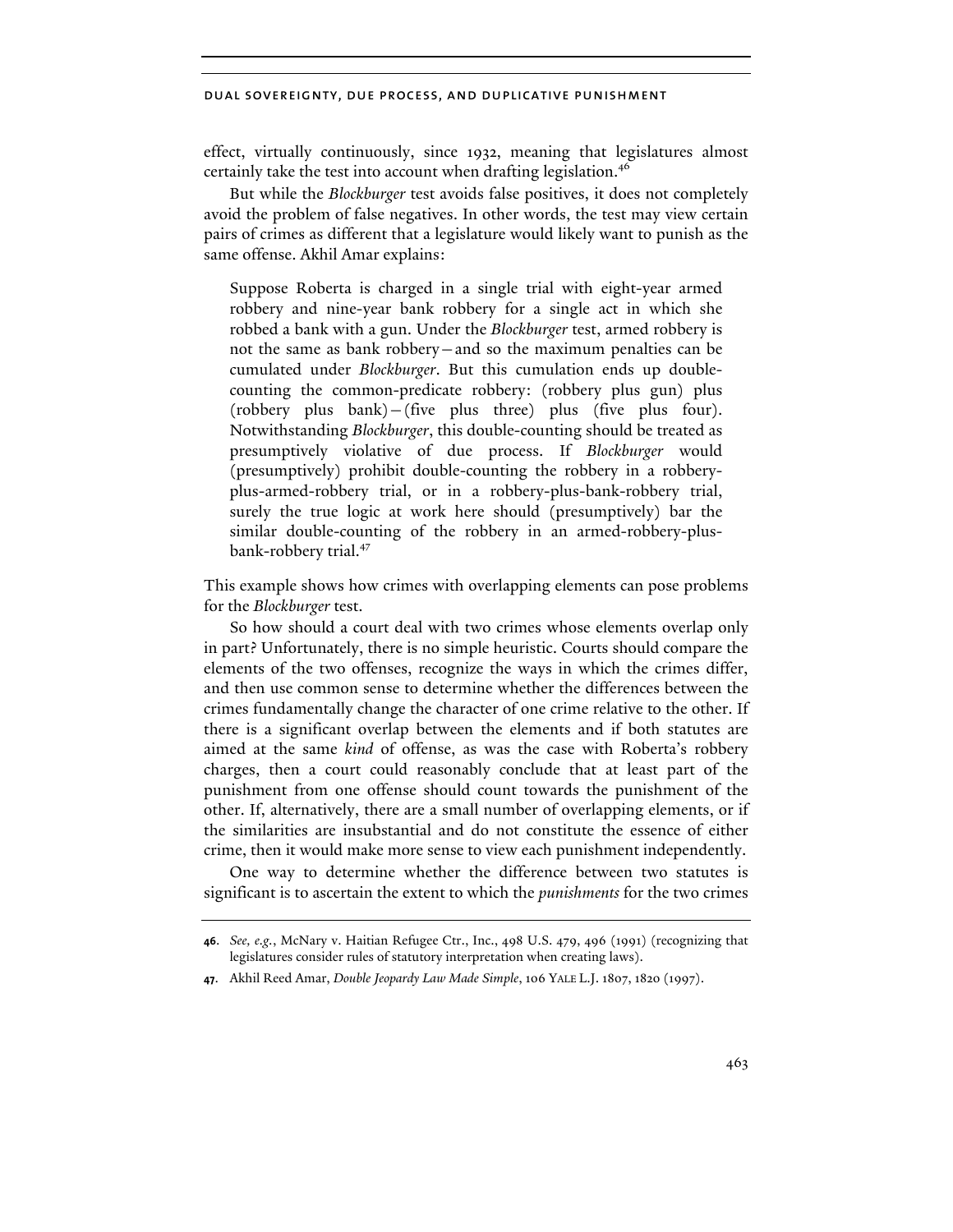can be attributed to the shared elements. In the example above, both crimes for which Roberta was charged contained elements corresponding to robbery. If robbery, viewed independently, carries a five-year sentence, then the punishment for robbery would seem to account for most of the punishment for both armed robbery (eight years) and bank robbery (nine years). This would suggest that the two crimes (armed robbery and bank robbery) are simply aggravated instances of plain robbery and thus that they are substantially similar in character. If, alternatively, robbery, viewed on its own, would carry a one-year sentence, then it would be much easier to conclude that the shared robbery element does not contribute very much to either sentence—that bank robbery and armed robbery represent distinct offenses and that each should be punished independently.

For another example, consider 18 U.S.C. § 113, which authorizes punishment for assaults that take place in the "special maritime and territorial jurisdiction of the United States," and 18 U.S.C. § 81, which authorizes punishment for arsons committed in the same region. Both contain an identical jurisdictional element. But the shared element is just that—jurisdictional. It is not related to the substance of either crime, nor can the punishment from either crime be attributed to the jurisdictional element. This example shows how the presence of a common element is not sufficient. Here, notwithstanding their similarities, the crimes clearly constitute fundamentally different offenses and should thus be punished independently.

It is worth noting that the determination of whether two crimes are the same is not wholly different from the question of whether two crimes advance different interests.<sup>48</sup> In the ambiguous or difficult cases, where two crimes have many of the same elements but are not necessarily of the same character, a judge could resolve the problem by comparing the specific interests or motivations implicated by the crimes at issue. If, read narrowly, the two crimes advance, in whole or in part, substantially similar interests, then it would be reasonable to assign at least part of the punishment of one crime to the other. This is not to say that the question of interests is controlling. It is but one tool in the toolbox and, like other heuristic tools, should be applied with sound judgment and common sense. It also bears emphasis that judges are already expected to implement the standard *Blockburger* test and to determine a legislature's interest based on the text and history of a statute. The heuristics described in this Part seek simply to combine these standard techniques with context-specific reasoning.

<sup>48</sup> *See infra* Part II.B.I.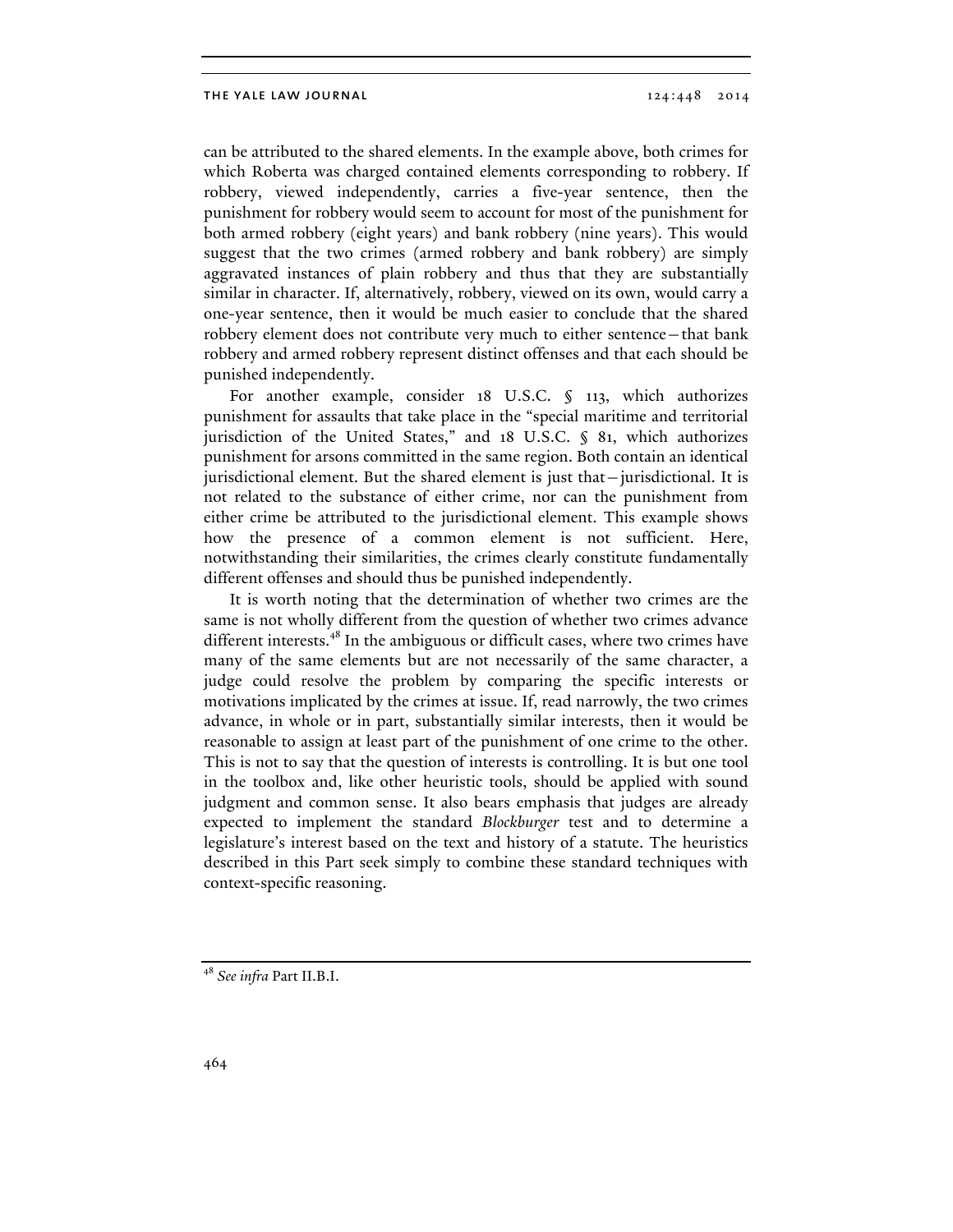## *B. Non-Conflicting Interests*

The protection from redundant punishment applies only if two sentencing sovereigns have the same interests or different interests that can be advanced simultaneously. As argued above, legislatures assign punishments in order to advance interests. If two legislatures pursue their interests in the same way, then neither legislature would have reason to care which jurisdiction imposed the punishment; regardless of who imposes the punishment, the interest would be vindicated. This is what would allow the court of one jurisdiction to adopt the punishment assigned by the court of another.

If, however, two legislatures pursue conflicting or incompatible interests, then *each* jurisdiction would need to implement its punishment in order to vindicate its interests. If the punishment of one were imputed to the other, then at least one of the interests would remain at least partially neglected.<sup>49</sup> But how do we know which interests a sovereign seeks to advance? Moreover, how do we know whether these interests conflict?

#### *1. Discerning Interests*

Before a judge can decide whether two interests are compatible, the judge must first determine which interests he is dealing with. This determination, as one might expect, is made on the basis of legislative intent.

In most instances, it will not be difficult for a judge to discern the legislative interests involved in a given statute. Many jurisdictions have adopted explicit statements of purpose that explain the legislature's reasons for passing and maintaining criminal statutes.<sup>50</sup> Unfortunately, congressional intent is not always clear. In the absence of a well-articulated legislative interest, judges can consider several aspects of a statute to determine which interests the statute is supposed to advance. For example, judges can look to the elements needed to sustain a conviction, the type of punishment authorized by the statute, and the extent to which the severity of the punishment tracks the severity of the crime. Judges could also consider the common law understanding of the crime at issue.

**<sup>49</sup>**. In some instances, both interests can be accomplished simultaneously with the same sentence. *See infra* Part II.B.2.

**<sup>50</sup>**. *See* Michele Cotton, *Back with a Vengeance: The Resilience of Retribution as an Articulated Purpose of Criminal Punishment*, 37 AM. CRIM. L. REV. 1313, 1318-19 (2000) (discussing the adoption of statements of interest modeled after the Model Penal Code and listing the states that have adopted explicit statements of interest). The most common interests are deterrence, retribution, rehabilitation, and incapacitation. *Id.* at 1313.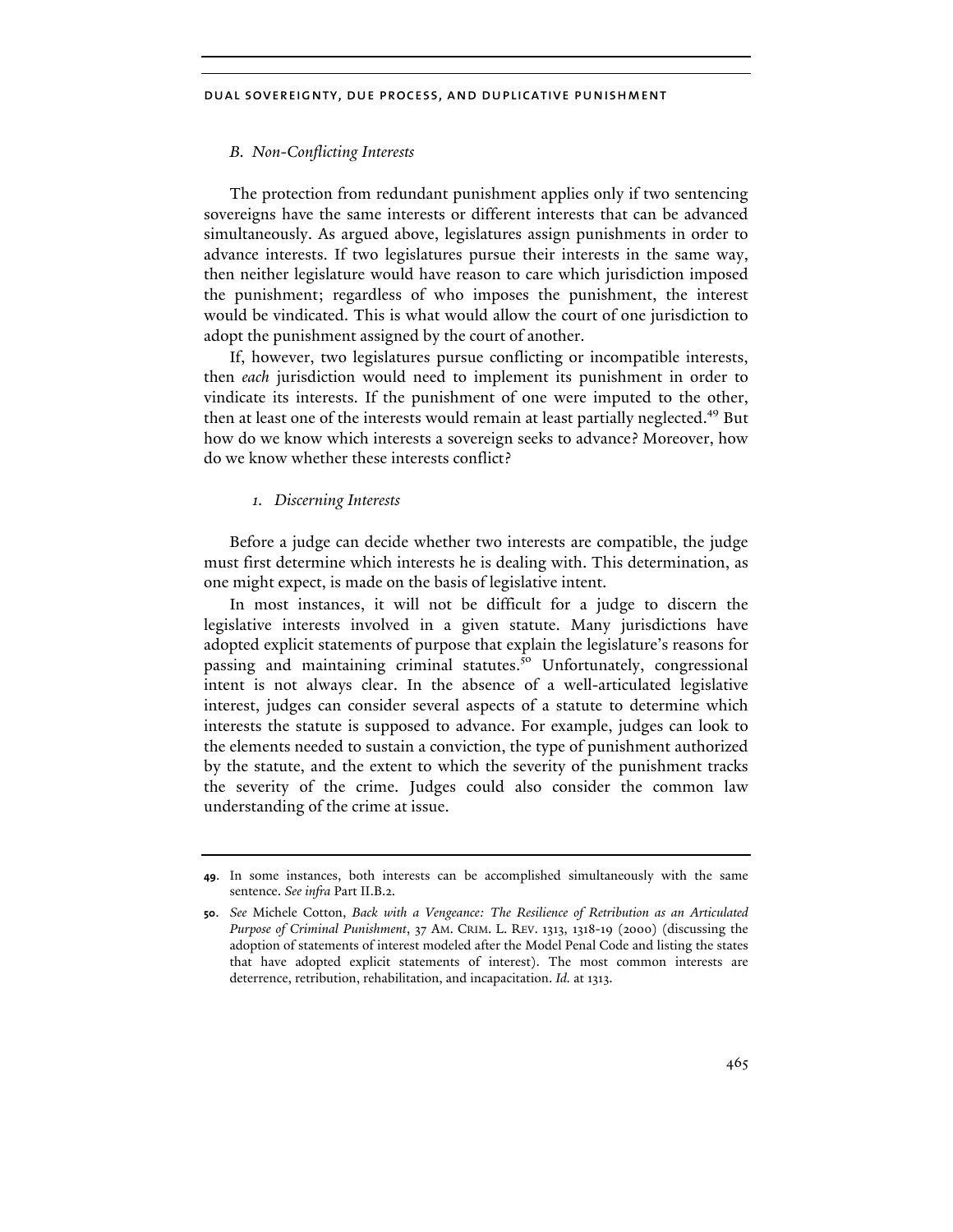Absent evidence to the contrary, it is generally safe for a court to assume that legislatures pass criminal statutes in order to simultaneously advance interests in deterrence, rehabilitation, and, where appropriate, incapacitation. Depending on the jurisdiction, a judge might also conclude that a legislature was interested in retribution. These interests reflect the purpose of punishment at common law and are almost always included in any explicit statement of purpose adopted by a legislature.<sup>51</sup> All told, even absent this presumption, a judge could accurately determine the legislative interests implicated by a given crime.<sup>52</sup> Indeed, judges are obligated to take legislative interests into account whenever they dispense punishment.<sup>53</sup>

When ascertaining legislative interests, a judge need only consider the interests of the jurisdiction over which he presides. Because the first sentencing jurisdiction has already advanced its interests (through the imposition of the first punishment), the only relevant question facing a judge is whether the punishment imposed by the first jurisdiction adequately advances the interests of the second sovereign's legislature. A judge would not need to consider the statutory history or legislative goals of any other jurisdiction.

#### *2. Evaluating Interests in Light of Punishments*

After discerning interests, a judge must determine whether the sentence imposed by the first jurisdiction advances the interests of the second jurisdiction. What happens when two sovereigns attempt to advance incompatible interests, or when two sovereigns pursue similar interests, but the punishment imposed by one does not advance the interests of the other? Consider the interests of deterrence, respect for a sovereign's authority, and restoring the community. Each of these interests could be advanced by a punishment requiring convicts to perform 100 hours of community service. As the service is performed, the convict is at once improving the community he harmed, showing others that criminals will be brought to justice, and investing himself in the community. The value of the punishment, however, is predicated on the defendant's performance of community service in the community of the sentencing jurisdiction. This shows that, with respect to certain punishments, some interests can only be understood and vindicated in the context of the punishing sovereign—Alabama's interest in deterrence is not

**<sup>51</sup>**. *Id.* at 1315-18.

**<sup>52</sup>**. *Id.* at 1346-47 n.158 (indicating that even when states have not adopted explicit statements of interest, the traditional purposes of punishment—deterrence, rehabilitation, incapacitation, and, in some cases, retribution—"still operate in the system").

**<sup>53</sup>**. *See* Marc Miller, *Purposes at Sentencing*, 66 S. CAL. L. REV. 413, 466-73 (1992).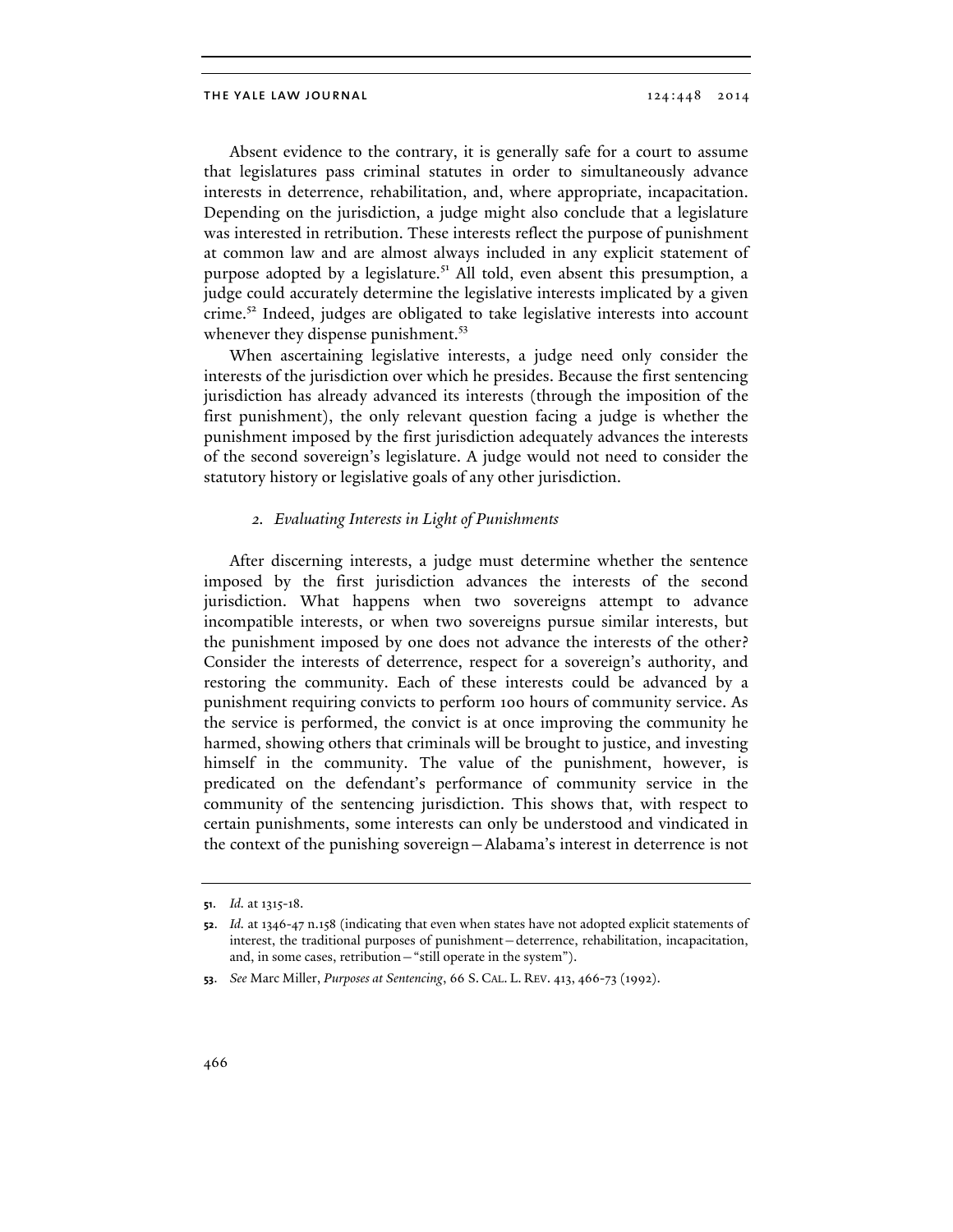an interest in deterring crime generally, but is rather an interest in deterring crime in *Alabama*.

At first, this sovereign-specific aspect of some crimes would seem to defeat my proposition: if every interest can be articulated as a local concern, unique to each sovereign, then we can never say that two sovereigns are advancing the *same* interest.

The problem with this view is that it exaggerates the role of localized punishments. Many punishments can advance the interests of multiple sovereigns at the same time. The best example is prison. Suppose two legislatures impose punishment to keep their citizens safe from dangerous criminals. As we saw above, this *could* be articulated as two distinct interests: the interest in protecting citizens of the first state, and the interest in protecting citizens of the second state. Nevertheless, the fact remains that one prison sentence effectively and completely addresses the concerns of *both* legislatures at the same time and in the same way. So while almost every interest *can* be viewed as distinct and localized, it makes sense to adopt such a construction only when the first punishment at issue leaves a local interest unresolved.

On the other hand, what if two states assign the same punishment, but in pursuit of different interests? Suppose both Alabama and Balabama impose a five-year sentence for theft—Alabama, because it believes it takes five years for a thief to reform, and Balabama because it believes a punishment of less than five years will not adequately deter future crime. These interests do not overlap. In such a scenario, should the Due Process Clause prevent the imposition of both sentences? As we saw in the discussion above, the operative test is whether the interests can be fully accomplished at the same time with the same sentence. If so, any additional punishment would be redundant and would therefore fall outside the scope of punishment authorized by either legislature. Since both deterrence and rehabilitation can be satisfied fully and completely by a single five-year sentence, no further punishment was intended, and none would be authorized.

Under my proposal, if a court would ordinarily assign a punishment of *X*, it should instead assign a punishment of *X - Y*, where *Y* is the cumulative punishment the defendant has received for the same crime up to that time. Because courts can, in effect, address multiple interests simultaneously and without conflict, it will be helpful to think of *Y* in two parts: *Ycompatible* and *Yincompatible*. *Ycompatible* represents the portions of the first sentence that are compatible with the interests advanced by the typical second sentence, while *Yincompatible* represents the portions of the first sentence that are incompatible. Note that *Ycompatible* and *Yincompatible* are complements, such that *Ytotal = Ycompatible + Yincompatible*. The amount by which a sentencing court would have to reduce its usual sentence would be the full amount of the cumulative sentence received until that point, excepting those portions that do not and cannot resolve the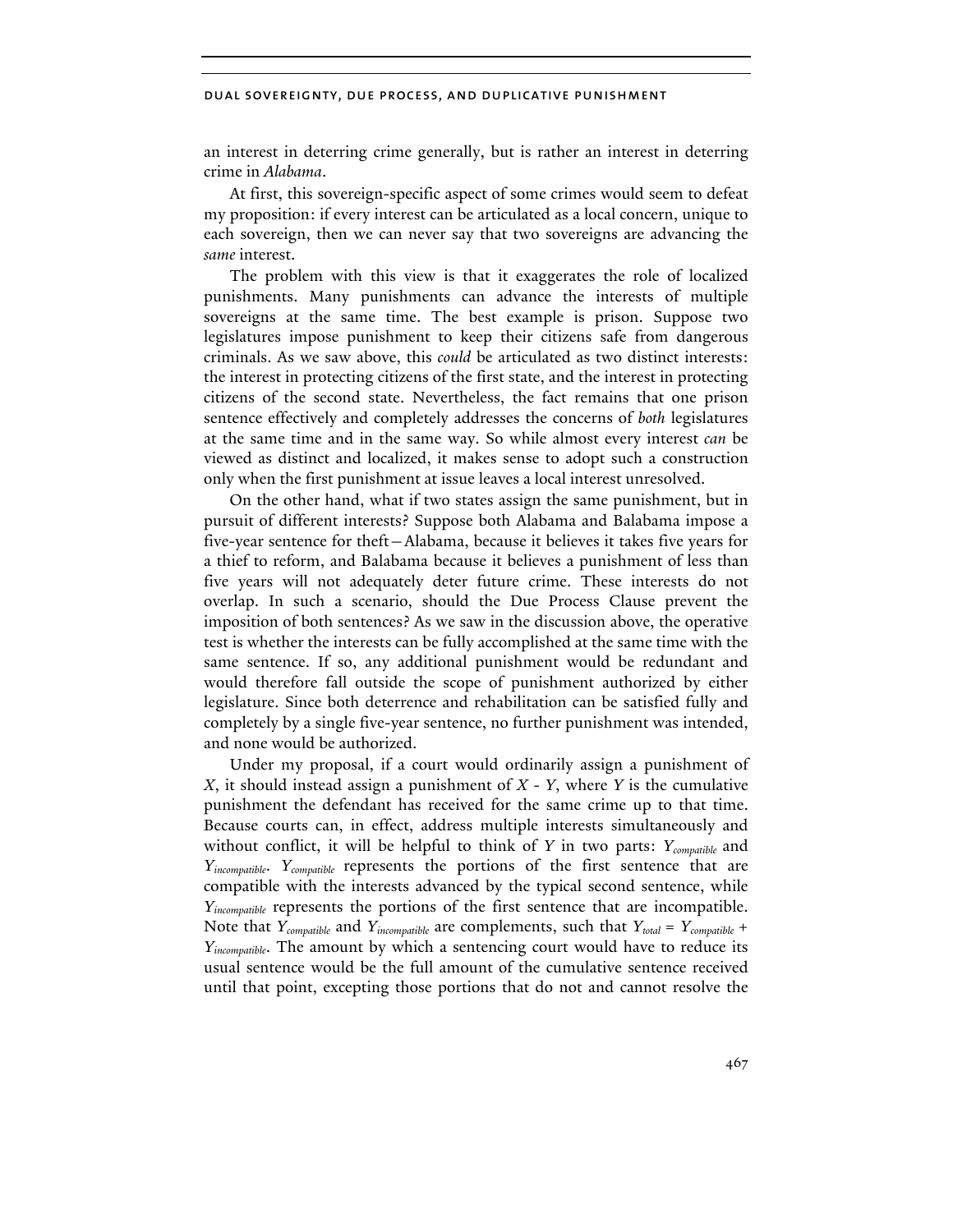interests of the second sentencing sovereign. That is, the second sentencing court should assign a punishment of *X - (Ytotal - Yincompatible)*, or, equivalently, *X - Ycompatible*.

As an example, suppose two states, *A* and *B*, attempt to advance interests in payback to the community. State *A* sentences first and assigns a punishment of 100 hours of community service, to be performed in *A*. *B*, the second sentencing state, would ordinarily assign a punishment of 100 hours of community service, to be performed in *B*. Because *B* is punishing to advance local interests, the punishment dispensed by State *A* does not at all vindicate the interests of State *B*. Accordingly, no sentence reduction is appropriate, and *B* should assign its full punishment of 100 hours of community service, to be performed in *B* (in other words,  $Y_{incompatible} = Y_{total}$ ,  $Y_{compatible} = 0$ , and  $X - Y_{compatible}$  $=X$ ).<sup>54</sup>

But what happens if two interests overlap? If the punishment dispensed by one state *partially* vindicates the interests of another? Suppose State *A* assigns 100 hours of community service to instill a sense of loyalty and community engagement,<sup>55</sup> while State *B* assigns the same amount of community service to deter future crimes. If *A* sentences first, it cannot be said that *B*'s interest is left *completely* unvindicated; citizens of *B* would know that a crime took place and that the culprit was captured, convicted, and punished. At the same time, at least some of the deterrent benefit is predicated on *B*'s citizens *seeing* the criminal performing community service and recognizing the personal embarrassment they would experience if they were to commit the crime. In such a situation, the determination of how much a punishment vindicated a legislature's interest would be left to the discretion of the sentencing judge. In this example, a judge could reasonably decide that the bulk of the deterrent effect is simply in the assignment of a punishment, and therefore that B's interests are, for the most part, vindicated by the defendant's community service to State *A*. If the second sentencing judge found that *A*'s sentence vindicated 80% of *B*'s interests, then he would only need to impose an additional 20 hours of community service, to be performed in State *B*. In terms of the variables described above, *X* = 100 hours of community service, *Ycompatible*

**<sup>54</sup>**. Two other interests that cannot be satisfied by the same punishment are retribution and deterrence (or, for that matter, retribution and most other interests). Many believe that the purpose of retribution is to "impos[e] merited harm upon [a] criminal," to the exclusion of any social benefit. Cotton, *supra* note 49, at 1315-17.

**<sup>55</sup>**. I indicate the interests of State *A* for illustrative purposes only. As indicated above, a second sentencing judge does not need to consider the interests of the first sentencing jurisdiction. *See supra* p. 466. He need only consider the extent to which the sentence imposed by the first jurisdiction advances or fails to advance the interests of his state legislature.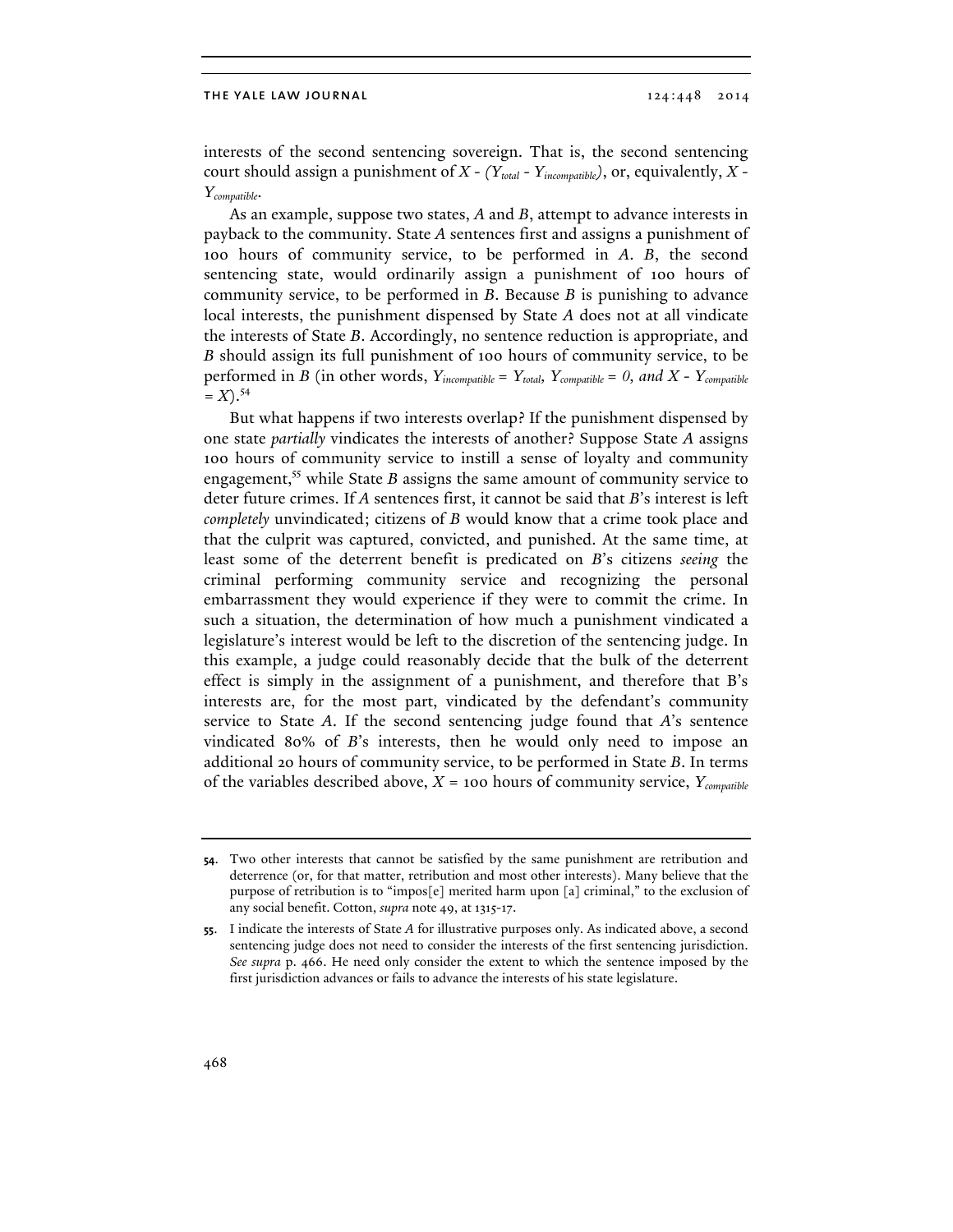= 80 hours, and *Yincompatible* = 20 hours, yielding an additional punishment of 100 – 80 = 20 additional hours of community service, to be performed in State *B*.

Note that when sentences are of a different type, the sentencing judge has considerable discretion when it comes to determining the values of *Ycompatible* and *Yincompatible*. A judge's finding that part of a prior sentence can be included in *Ycompatible* is equivalent to a finding that the legislature would have authorized that portion of punishment (and thus that any additional punishment would be unauthorized and in violation of the Due Process Clause). While it is sometimes possible to make such a finding, it is not always clear that the legislature would have adopted the sentence imposed by another jurisdiction even in part.

Suppose, for example, that State *A* assigns a punishment of imprisonment, while State *B* assigns a hefty fine. A judge from State *A* might not be able to determine with confidence the extent to which a fine adequately substitutes for time in prison. Equivalently, a judge from State *B* might not be able to determine the extent to which a fine should be reduced on account of the time the defendant will spend in prison.

The situation is analogous to one in which a second-shift chef comes on duty and is told he must have 50 liters of cider ready for distribution by the end of his shift. Suppose the chef finds a note left by the first-shift chef indicating that 20 liters of cider have already been prepared. In this scenario, the secondshift chef would know to make  $50 - 20 = 30$  additional liters of cider. Suppose instead that the note indicated that 0.5 *cubic feet* of cider had been prepared. Absent a conversion table, the note would be useless (50 liters - 0.5 cubic feet  $=$  ?). To ensure he had 50 liters ready for sale, the chef would have no choice but to prepare all 50 liters during his shift.

These examples show why the due process protection from multiple punishments would likely play a much smaller role where dual-sovereign prosecutions involve different types of sentences. When different types of punishments are involved, reducing one sentence on account of another can be quite difficult: 20 years imprisonment - 5 years imprisonment = 15 years of additional imprisonment,<sup>56</sup> but 20 years imprisonment - \$10,000 in fines = ?.

**<sup>56</sup>**. One might argue that prison terms assigned by different sovereigns constitute different types of sentences—each sovereign operates its own corrections system and prison quality differs considerably from state to state. If a convict would have a substantially different incarceration experience in one facility than he would in another, then it is likely that the interests of a sentencing jurisdiction would be advanced at a different rate in each facility. In this way, incarceration in different prisons can be qualitatively different in the same way (though perhaps to a lesser extent) that a fine is qualitatively different from incarceration. As a result, one could argue that a prison sentence assigned by one sovereign would not necessarily have been approved by the legislature of another.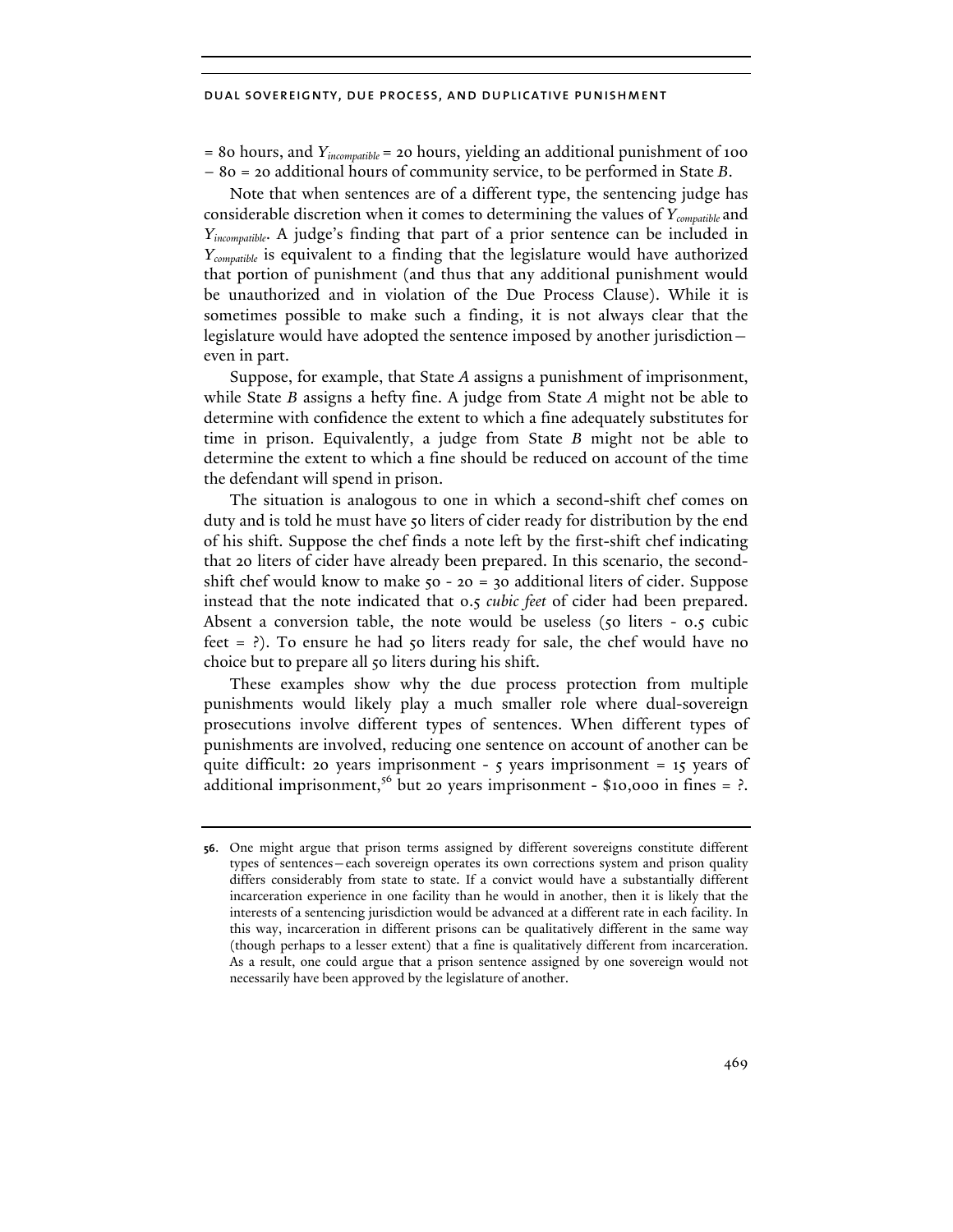In the face of such uncertainty, the only way to ensure that both sovereigns' interests are fully vindicated would be for the second sentencing court to assign its punishment in full.

Of course, if a judge can determine with sufficient certainty that the punishment imposed by an earlier sentencing court would have been approved and adopted, in whole or in part, by the legislature, then the due process requirement would apply with full force and the judge would have to reduce the sentence accordingly. In terms of the analogy above, this determination would be equivalent to the chef's determination that 0.5 cubic feet is equivalent to 14 liters or, using a more conservative estimate, that 0.5 cubic feet is certainly greater than 10 liters. To make such determinations, judges can look to the different types of sentences authorized by the statute at issue as well as to other statutes that contain both types of punishments. If State *B*'s legislature regularly passed statutes allowing a court to impose either a fine or a term of imprisonment, then the judge from State *B* might be able to ascertain a "conversion rate," of sorts, between the two types of sentences. The judge could then determine a reasonable value for *Ycompatible*. It is also possible that if this type of sentencing reduction were recognized, legislatures would provide more explicit guidance.

This principle extends to instances in which legislatures authorize mixed sentences. Suppose a judge from State *A* assigns a mixed punishment of two years' imprisonment and a \$500 fine. If a judge from State *B* would ordinarily

Additionally, the Supreme Court has held that inmates have no justifiable expectation to be incarcerated in any specific prison or even in any specific state. Olim v. Wakinekona, 461 U.S. 238, 245 (1983). The fact that a prisoner can be transferred to any facility in any state and at any time means that prison terms in the United States are, as a matter of both fact and perception, a common currency.

The problem with this argument is that it does not accurately reflect the way prisons and correctional facilities work. State governments and the federal government treat correctional facilities as though they were interchangeable. Both state governments and the federal government contract their prison operations to one another and to private corporations. Moreover, legislatures do not calibrate their authorized sentences to take into account the harshness of prison conditions or the evolving standards of the prison industry. Nat'l Inst. of Corr., *Interstate Transfer of Prison Inmates in the United States*, U.S. DEP'T JUSTICE 2 (Feb. 2006), http://static.nicic.gov/Library/021242.pdf [http://perma.cc/43C5 -5FUS] (noting that "[n]early every state [Department of Corrections] . . . does or can transfer inmates to destinations in other states"); *see also, e.g.*, *Interstate Compact*, MISS. DEP'T CORR., http://www.mdoc.state.ms.us/interstate\_compact.htm [http://perma.cc /R8S4-8XU9] ("At the discretion of the sending state, any offender who has three months or more or an indefinite period of supervision remaining shall be eligible for transfer of supervision to a receiving state under the compact . . . ."); Sam Howe Verhovek, *Texas Jail Video Puts Transfer Programs in Doubt*, N.Y. TIMES, Aug. 22, 1997, http://www.nytimes .com/1997/08/22/us/texas-jail-video-puts-transfer-programs-in-doubt.html [http://perma .cc/8A6P-ZEJ2].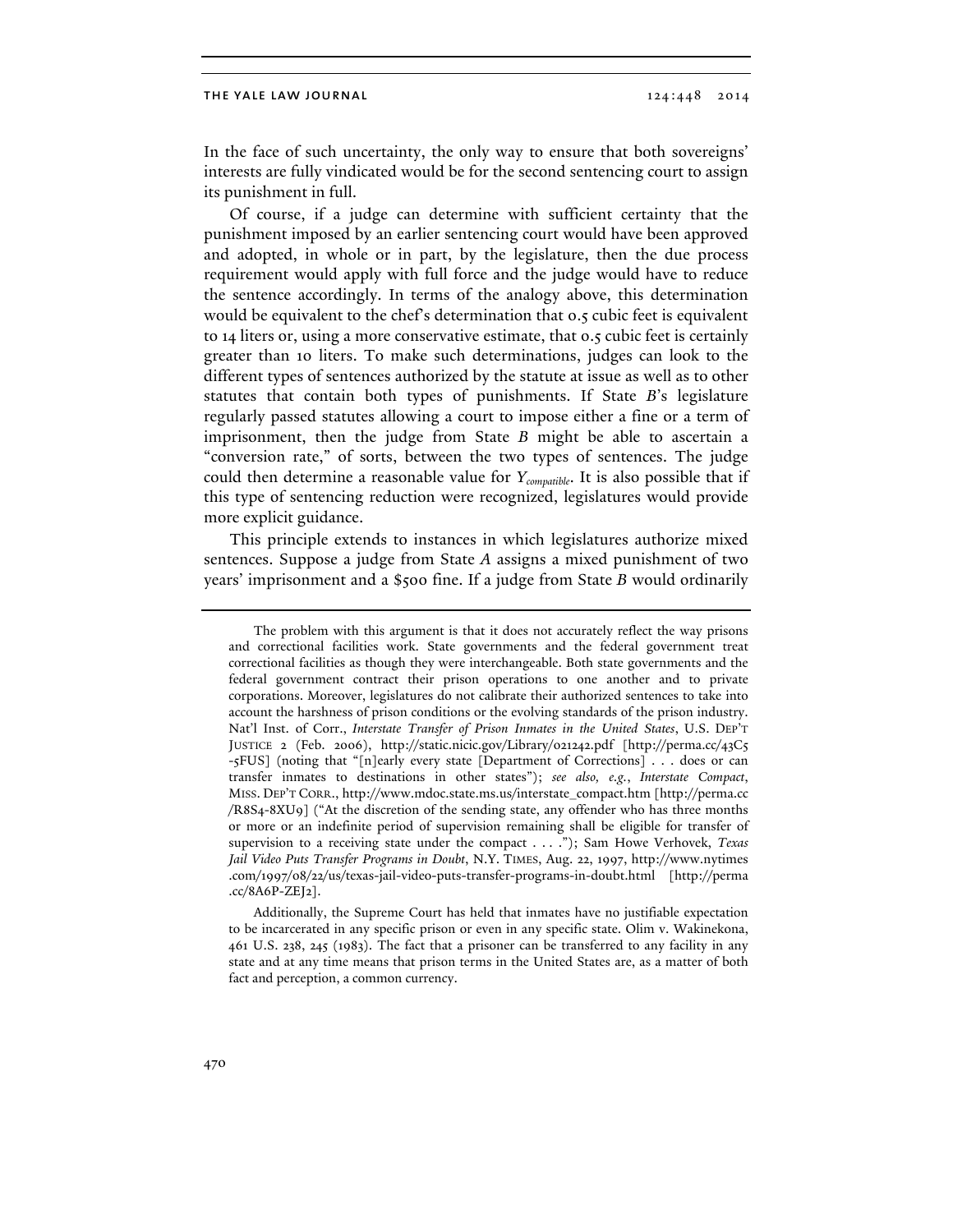assign a punishment of four years' imprisonment (with no fine), then the Due Process Clause would require the *B*-state judge to impute the two years of imprisonment from the first sentence to the second sentence (*Ycompatible* = two years). Because the remaining portion of the first sentence is of a different kind, the second sentencing court would have to assign two additional years of imprisonment (*X - Ycompatible*) to vindicate its interests. Note that the *B*-state court cannot necessarily impute the \$500 fine to *B* because fines constitute a different type of punishment than imprisonment. The end result is that when dealing with mixed sentences, judges would evaluate each component of the sentence separately.

## *3. "Phantom" Due Process Violations*

What happens when interests are advanced asymmetrically? Suppose State *A* would normally assign 100 hours of community service in order to advance an interest in restoring the community to the condition it was in prior to the defendant's commission of the crime. Suppose State *B* would normally assign 100 hours of community service to deter future crimes. In this scenario, *A*'s punishment would significantly advance *B*'s interests, but *B*'s punishment would not advance *A*'s interests at all.

Interestingly, the total sentence a defendant would receive depends on which state punishes first. If *A* punishes first, then *B* would not need to assign much (if any) additional punishment. As discussed above, the defendant might receive a total sentence of 120 hours of community service, 100 of which must be served in *A* and 20 of which must be served in *B*. If, however, *B* punishes first, *B* would impose its sentence and, since *B*'s punishment does not advance *A*'s interests in the slightest, *A* would then impose *its* full sentence. The defendant would thus receive a total of 200 hours of community service (evenly split between the two states)—80 hours *more* than is needed to satisfy the interests of both legislatures.

In essence, this punishment constitutes something of a phantom-error. There *is* a due process violation, since the defendant received a punishment greater than what was needed. Yet, we cannot point to a specific error or mistake that created the violation; both sentencing courts acted appropriately. To make things more difficult, the phantom-error could not have been avoided—the second sentencing court (*A*) needed to impose the full sentence to vindicate its interests, and it lacked the authority to reduce the sentence imposed by the first sentencing court (*B*). The absence of a procedural error would make it very difficult to obtain a sentence adjustment using normal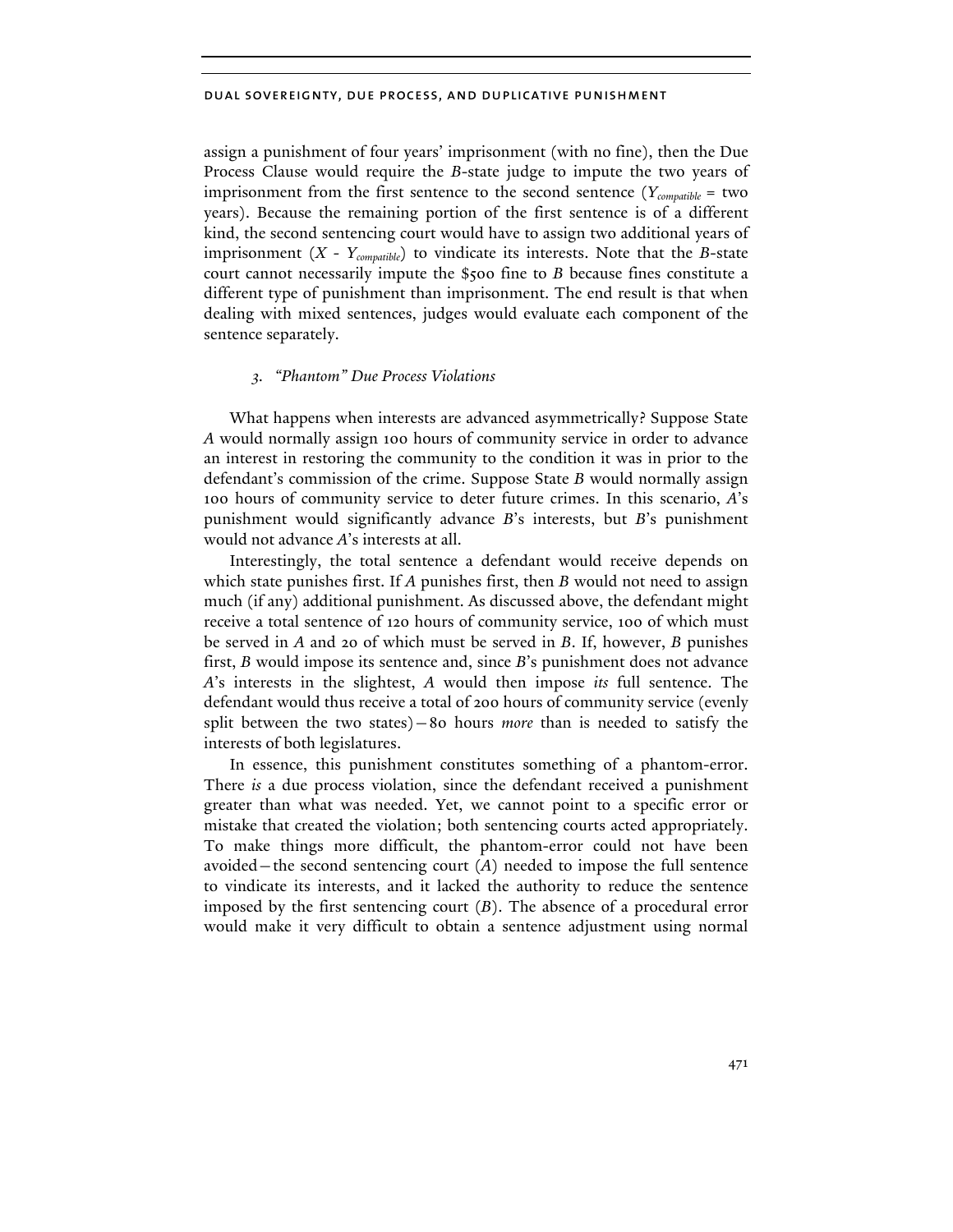procedural mechanisms.<sup>57</sup> Nevertheless, courts are fully capable of modifying sentences in light of new developments.<sup>58</sup> Accordingly, the Due Process Clause should allow a defendant in such a situation to seek a sentence adjustment after each additional punishment is received.<sup>59</sup>

## **iii. the impact on plea bargains**

Thus far, this Note has focused on how dual-sovereign defendants can benefit from the protection from multiple punishments during the sentencing phase of their trials. While the sentencing phase of a trial is significant, it is important to recognize that over ninety percent of state and federal prosecutions end with plea bargains.<sup>60</sup> In this Part, I will show how the protection from multiple punishments, if recognized, would also enhance the efficiency and fairness of plea negotiations.

In a world with protection from multiple punishments, the worst-case scenario for a defendant would be the imposition of the most severe punishment from the harshest sovereign that could charge him. In contrast, if there were *no* protections from multiple punishments, then the worst-case scenario would be the imposition of the most severe punishment from *each* of the sovereigns that could charge him. This difference significantly impacts a defendant's bargaining power in negotiations with prosecutors.

Where there is protection from multiple punishments, sentences are evaluated cumulatively. As a result, the plea agreement that a defendant makes with one jurisdiction would decrease the punishment he could receive from another. In scenarios where multiple sovereigns want to prosecute, this would effectively allow defendants to carry plea agreements and sentences from jurisdiction to jurisdiction. Therefore, when it comes to future plea negotiations, a defendant would have less to lose by going to trial. Rather than risk the imposition of a full sentence, a defendant would risk only the

**<sup>57</sup>**. It would be even more difficult to obtain relief because by the time the second sentencing court assigns its punishment, the first case will likely have concluded, meaning there would not be an opportunity to address the issue on direct appeal.

**<sup>58</sup>**. *See, e.g.*, North Carolina v. Pearce, 395 U.S. 711, 723 (1969); S. David Mitchell, *In with the New, Out with the Old: Expanding the Scope of Retroactive Amelioration*, 37 AM. J. CRIM. L. 1, 7- 10 (2009).

**<sup>59</sup>**. While the specific procedural mechanism is beyond the scope of this Note, it is worth noting that the question of how such a remedy might be obtained is interesting and worthy of further consideration.

**<sup>60</sup>**. Erica Goode, *Stronger Hand for Judges in the 'Bazaar' of Plea Deals*, N.Y. TIMES, Mar. 22, 2012, http://www.nytimes.com/2012/03/23/us/stronger-hand-for-judges -after-rulings-on-plea-deals.html [http://perma.cc/YV5T-UVQ2].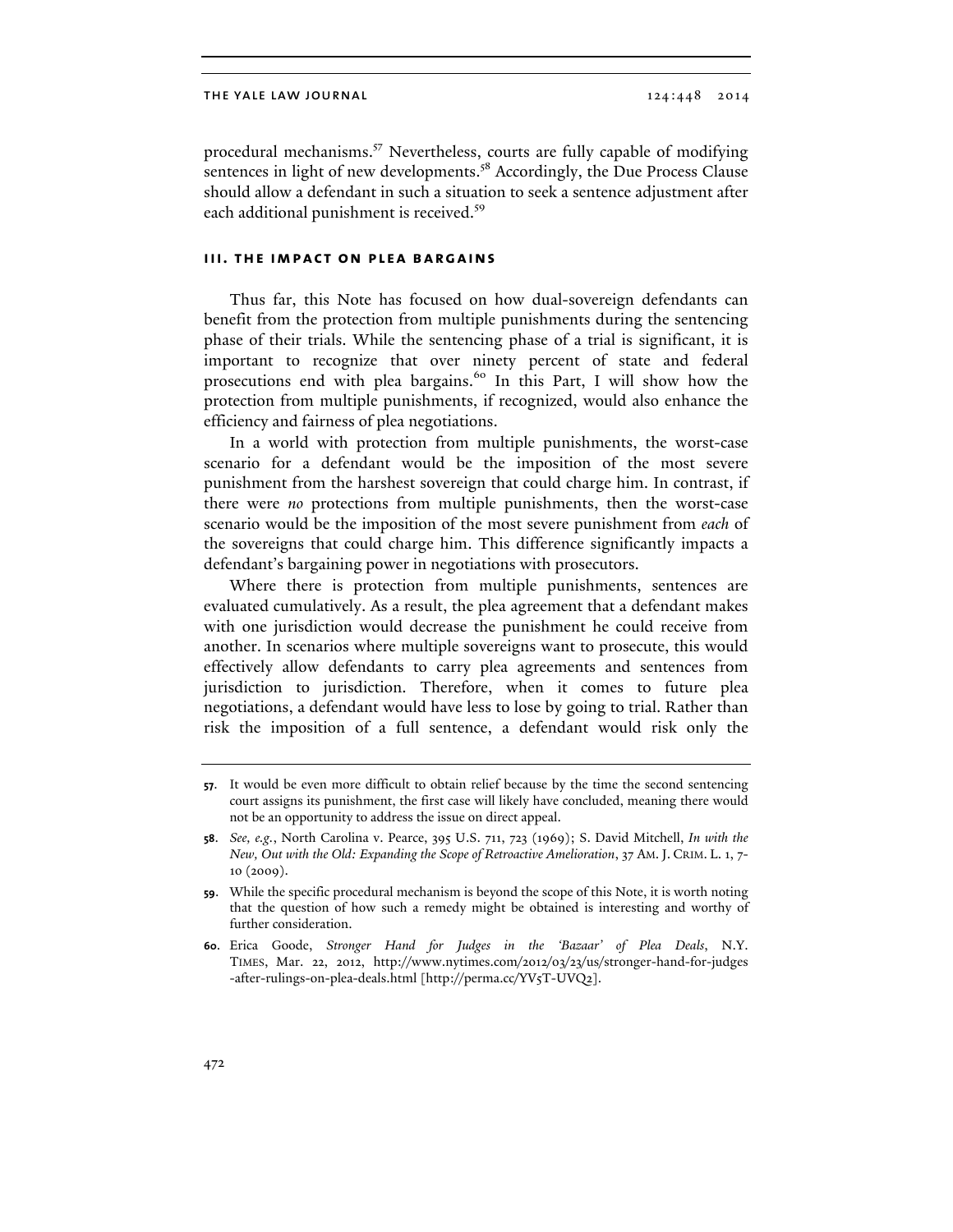imposition of the difference between the sentence he *already* received (whether through a plea deal or otherwise) and the sentence pursued by the prosecutor.

Interestingly, this means that the "worse" a defendant does in one set of plea negotiations, the better his position will be in the next. Defendants can use this to their advantage to obtain a plea agreement that will optimize their multi-sovereign result. As an example, suppose Bob commits a crime that can be charged in State *A* and State *B*. Both states' versions of the crime have a maximum sentence of twenty years' imprisonment. Suppose the prosecutor from State *B* would only charge Bob if he could obtain a sentence of greater than six years. State *A* prosecutes Bob first and offers him a plea agreement of ten years. If Bob accepts the deal, then *B* will prosecute and Bob could receive an additional sentence of up to ten years. If, however, Bob requests a plea agreement of fourteen years, then *B*'s interests would be satisfied and *B* would have no need to prosecute. Strangely, by adding four years to his plea agreement, Bob reduced his overall sentence by up to six years. This example shows how, if we recognize a protection from multiple punishments, defendants would approach plea bargains from a multi-sovereign perspective with the knowledge that the plea they make in an early prosecution will have significant ramifications in a later one. In such a system, defendants would attempt to obtain a plea agreement that would satisfy *all* interested sovereigns, rather than one that would simply satisfy the sovereign involved in the specific prosecution.<sup>61</sup>

In contrast, consider how plea bargains work where there is no protection from multiple punishments. Because sentences are *not* evaluated cumulatively, each prosecution is completely independent. This means prosecutors have just as much to gain from a second prosecution as they do from a first (and just as much to gain from a third prosecution as they do from a second)—regardless of the punishments a defendant has already received. To extend the previous example, State *B* would prosecute Bob regardless of the deal he arranged with *A*, because no matter what, the *B*-state prosecutor would be able to obtain a sentence of up to twenty years—well above the six-year threshold.

**<sup>61</sup>**. Of course, this type of gamesmanship is not without its risks. From the outset, it might be difficult to predict what will motivate a prosecutor. A defendant might angle to obtain a more severe punishment from one prosecutor (in an attempt to reduce his overall cumulative sentence) only to find that he miscalculated and will still be prosecuted by another. Similarly, a defendant could enter into a plea agreement with an incorrect understanding of the maximum cumulative penalty he could receive. In order to avoid these miscalculations, a defendant would likely enter into multi-sovereign plea negotiations to make sure he is not misled. At the very least, defendants would make these types of decisions only with the guidance and advice of their defense counsel who, like prosecutors, are repeat players and should have a sense of what would motivate potential prosecutors.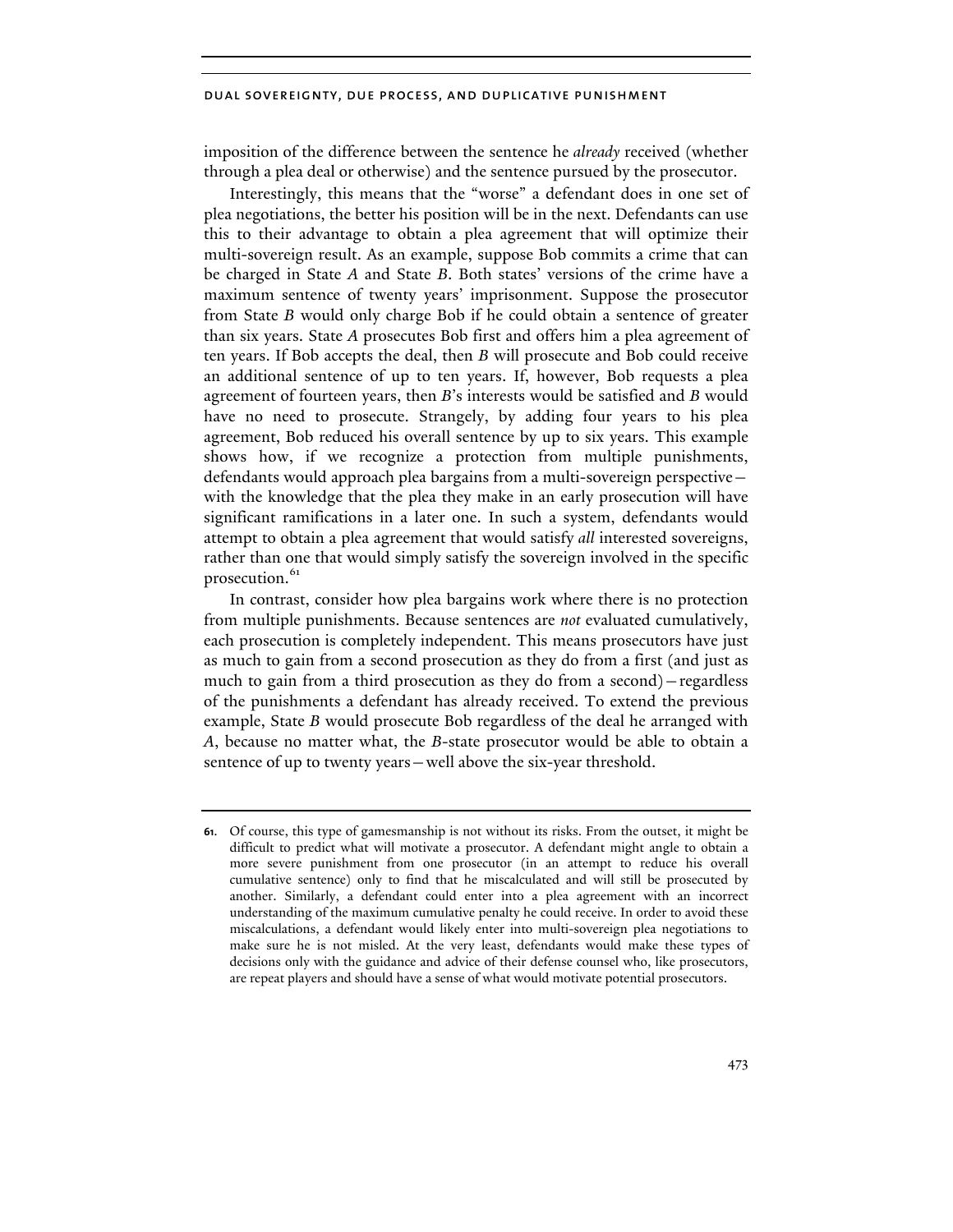With protection, the bargaining power of a defendant *increases* with each subsequent prosecution. Without protection, the bargaining power of a defendant decreases, or, at the very least, remains the same. This increase in bargaining power is a positive development for two reasons.

First, as suggested above, the increase in bargaining power is functionally conditioned on defendants entering plea negotiations from a multi-sovereign perspective. If a defendant determines that the prosecuting sovereigns are only interested in obtaining a certain cumulative sentence, then he can adjust his negotiation strategy accordingly. Likewise, if a defendant determines that the sovereigns are interested only in obtaining a sentence of a certain length, then he can avoid a second prosecution by ensuring that his first punishment is sufficiently large. In sum, applying cumulative sentences allows defendants to pursue an inter-sovereign plea bargaining strategy so as to satisfy multiple interests (including his own) simultaneously.

The second reason why increasing defendants' bargaining power is a positive development is that it compensates for many of the systemic disadvantages facing defendants in multi-sovereign prosecutions. The mere fact of successive prosecutions disadvantages defendants for two reasons. First, in successive prosecutions, prosecutors have access to more information about defendants' preferences and bargaining limits than they would if they started from a blank slate. This information, in turn, provides prosecutors with more leverage in negotiations, as they have a greater idea of just how far they can push defendants.

The second reason that successive prosecutions disadvantage defendants is that multiple prosecutions can wear down defendants and decrease the vigor with which they approach the plea bargaining process.<sup>62</sup> Indeed, the Supreme

 While I cannot claim that a protection from multiple punishments would have spared these defendants from second prosecutions, the prevalence of a plea-first, conviction-second fact pattern highlights the fact that plea bargains are prevalent in dual sovereign

**<sup>62</sup>**. *E.g.*, United States v. Scott, 437 U.S. 82, 91 (1978); Green v. United States, 355 U.S. 184, 187- 88 (1957). For examples of cases where prosecutors from different jurisdictions have benefited from plea bargains and from the lack of protection from multiple prosecutions, see *Heath v. Alabama*, 474 U.S. 82 (1985), in which Alabama obtained a conviction and the death penalty after the defendant pleaded guilty to avoid the death penalty in Georgia; *United States v. Wheeler*, 435 U.S. 313 (1978), where the defendant pleaded guilty to disorderly conduct and contributing to delinquency of a minor, only to be charged by a different sovereign for statutory rape; *Abbate v. United States*, 359 U.S. 187 (1959), where the defendants pleaded guilty in state court to conspiring to destroy property and were subsequently charged and convicted in federal court for conspiring to destroy a telephone system; *United States v. Ng*, 699 F.2d 63 (2d Cir. 1983), where the defendants pleaded guilty to state firearms charges and were then convicted of federal firearms charges; and *Commonwealth v. Mills*, 286 A.2d 638 (Pa. 1971), where the defendants pleaded guilty to federal bank robbery charges and were then convicted under a similar state statute.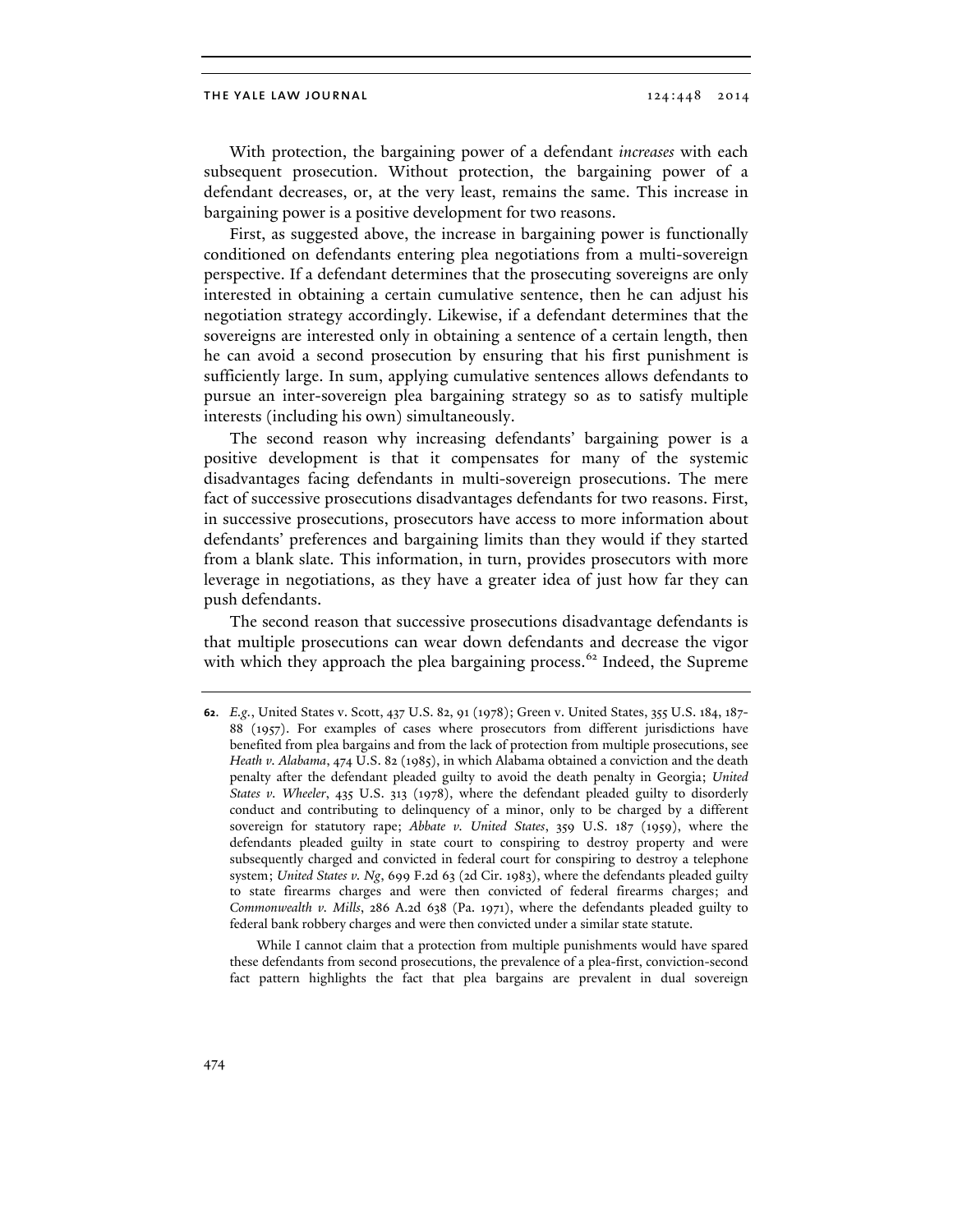Court has long recognized the burden successive prosecutions can have on defendants. This burden is no less significant in the context of successive multi-sovereign prosecutions as it is in successive single-sovereign prosecutions. If anything, the exhaustion and anxiety experienced by defendants would be *worse* in a multi-sovereign context: inherent in any multisovereign prosecution is a shuttling of the defendant from jurisdiction to jurisdiction, from prison to prison, and from courthouse to courthouse. This shuttling would destroy whatever minimal sense of stability, reliability, and security a defendant would have been able to muster in the case of successive single-sovereign prosecutions. Even worse, the further a defendant travels, the more likely it is that he will be further away from friends and loved ones who can provide critical moral support. $63$  By increasing defendants' bargaining power, the protection from multiple punishments helps counterbalance the systemic disadvantages facing defendants in multi-sovereign cases.<sup>64</sup>

## **iv. some objections**

In this Part, I will introduce and respond to some possible objections to my argument.

## *A. Legislatures Intend to Assign Multiple Punishments*

In response to my advocacy, one could argue that legislatures intend to assign multiple punishments to defendants whose crimes extend across several states.<sup>65</sup> The Supreme Court has often recognized that legislatures are

prosecutions and that defendants would benefit greatly if the punishment they received from one plea agreement could offset the punishment they would receive from a second prosecution.

**<sup>63</sup>**. This point is most applicable in successive state-state prosecutions. In successive statefederal (or federal-state) prosecutions, a defendant might not need to travel any extended distance.

**<sup>64</sup>**. My claim in this Note is that increased bargaining power for defendants is good in the context of successive multi-sovereign prosecutions. Others have argued, persuasively, that increased bargaining power might be good for defendants in *any* prosecution. *See, e.g.*, Stephanos Bibas, *Regulating the Plea-Bargaining Market: From Caveat Emptor to Consumer Protection*, 99 CALIF. L. REV. 1117, 1139-41 (2011) (explaining how plea bargaining puts defendants at an inherent disadvantage); Douglas D. Guidorizzi, Comment, *Should We Really "Ban" Plea Bargaining?: The Core Concerns of Plea Bargaining Critics*, 47 EMORY L.J. 753, 753 n.5 (1998) (listing scholarly criticisms of the plea bargaining process).

**<sup>65</sup>**. *Cf.* King, *supra* note 7, at 149 (suggesting that some legislatures might intend to impose duplicative punishments in a multi-sovereign context).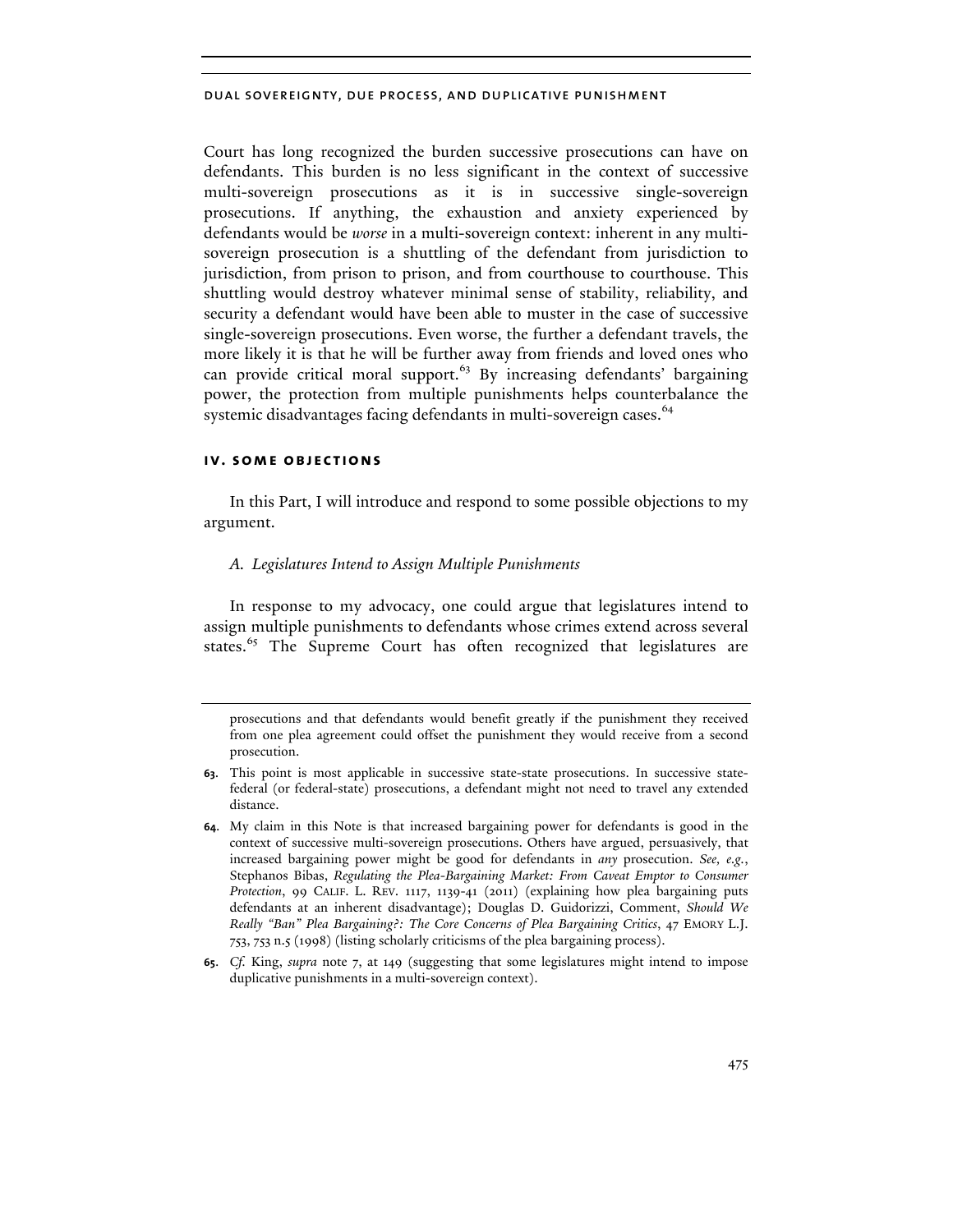presumed to understand the current state of the law.<sup>66</sup> As it stands, there is no prohibition on assigning duplicative punishments to inter-sovereign defendants. Because legislatures operate against a backdrop of multiple punishments, one could argue that the legislatures tacitly accept and support multiple punishments for inter-sovereign defendants—that legislatures believe interstate crimes are so problematic as to warrant additional punishment beyond what the legislature would normally assign. Moreover, one could argue that legislatures intend the severity of the additional punishment to track the punishments assigned by the other punishing sovereigns. Because due process rights are implicated only when a redundant punishment is assigned *without* legislative authorization, it follows that, if legislatures intended a defendant to receive multiple punishments, there would be no constitutional problem.

This argument is problematic for two reasons. First, the Due Process Clause does not provide a right to be free from punishment absent *tacit legislative approval*. It provides a right to be free from punishment absent *legislative authorization*. The fact that a legislature does not explicitly address a practice does not mean the legislature *approves* of the practice.<sup>67</sup>

The second problem with this argument is that it leaves the scope of additional punishment to the discretion of another sovereign. In order for a legislature to adopt a punishment, it must know what it is adopting. Here, if a legislature thought the interstate nature of a crime warranted additional punishment, it would have to specify what additional punishment was warranted. As it stands, there is no way for one legislature to control or limit the punishment dispensed by another. This means the additional punishment a legislature would "intend" to assign would depend not on that legislature's *own* interest, but rather on the interests of another jurisdiction. If allowed, this would create unpredictable and disproportionate results. As an example, suppose one state assigned a punishment of five years for a given offense while another state assigned a punishment of forty years and a third state assigned a punishment of fifty years. It would be preposterous to contend that the first legislature intended the interstate nature of the crime to increase the

**<sup>66</sup>**. *E.g.*, McNary v. Haitian Refugee Ctr., Inc., 498 U.S. 479, 496 (1991).

**<sup>67</sup>**. As an example, consider the poor state of the New Orleans prison system. Sabrina Canfield, *New Orleans Prison Described as a Gulag*, COURTHOUSE NEWS SERVICE, Apr. 4, 2012, http://www.courthousenews.com/2012/04/04/45303.htm [http://perma.cc/73EA-WULY]. The Louisiana legislature is certainly aware of the poor prison conditions, but the fact that the legislature has not taken action to improve the prisons is not equivalent to a legislative seal of approval.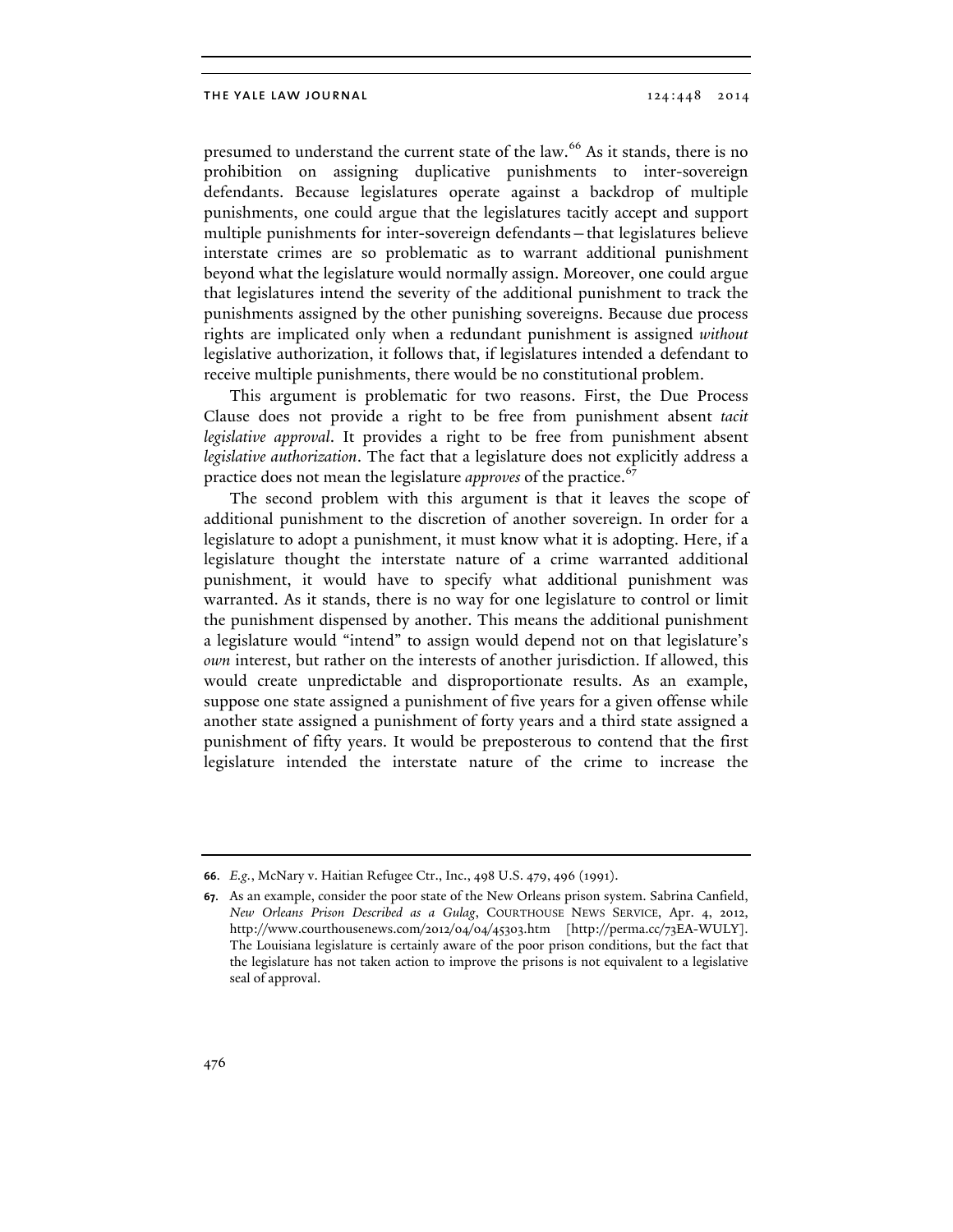defendant's sentence from five years to forty-five years, let alone from five years to ninety-five years.<sup>68</sup>

Clearly, legislatures do not intend to supplement their punishments with those assigned by other jurisdictions. Moreover, the exceedingly disproportionate result of such incorporation<sup>69</sup> suggests that legislatures would not be able to adopt the punishments assigned by other jurisdictions, even if they wanted to.<sup>70</sup>

## *B. Prohibiting Multiple Punishments Will Enable Quashing*

Another objection one might make is that prohibiting multiple punishments will enable one jurisdiction to frustrate the interests of another. This argument, which is sometimes used to defend the dual sovereignty

**<sup>68</sup>**. The fact that legislatures do not intend to adopt the punishments of other states derives some support from the point that, to my knowledge, no legislature has incorporated the punishment of another jurisdiction into its criminal statutes. If we accept the premise that legislatures articulate their intentions, then the complete lack of such an incorporation is telling.

Another potential response to this objection is that a sentencing enhancement adopted to solve the unique problems related to interstate crimes might be unconstitutional on federalism grounds. It is the federal government, rather than the states, that has the power to regulate and respond to interstate problems. U.S. CONST. art. I, § 8, cl. 3; AKHIL REED AMAR, AMERICA'S CONSTITUTION: A BIOGRAPHY 107-08 (2005); *see also* Arizona v. United States, 132 S. Ct. 2492, 2495 (2012) ("States are precluded from regulating conduct in a field that Congress has determined must be regulated by its exclusive governance. Intent can be inferred from a framework of regulation 'so pervasive . . . that Congress left no room for the States to supplement it' or where a 'federal interest is so dominant that the federal system will be assumed to preclude enforcement of state laws on the same subject.'" (citations omitted) (quoting Rice v. Santa Fe Elevator Corp., 331 U.S. 218, 230 (1947))). While it is not altogether clear that the federal government's regulation of interstate crime is "pervasive" enough to prevent state action, the scope of the federal criminal justice system and of the federal Commerce Clause power in general, for example, *Gonzales v. Raich*, 545 U.S. 1 (2005), suggests there is a case to be made. *See also* S. Ry. Co. v. R.R. Comm'n of Indiana, 236 U.S. 439, 446 (1915) ("[T]he principle that the offender may, for one act, be prosecuted in two jurisdictions has no application where one of the governments has exclusive jurisdiction of the subject-matter, and therefore the exclusive power to punish.").

**<sup>69</sup>**. King, *supra* note 7, at 154-55, 186-96 (recognizing that cumulative punishments across several jurisdictions would violate the Eighth Amendment prohibition of excessive punishments and explaining how courts should determine whether a cumulative punishment is excessive).

**<sup>70</sup>**. Note that the problem of disproportionality does not arise in the status quo because the adopted view is that each punishment is assigned for a distinct crime. But if the *cumulative*  punishment were assigned by a single state or jurisdiction, then the Eighth Amendment proportionality requirements would come into play.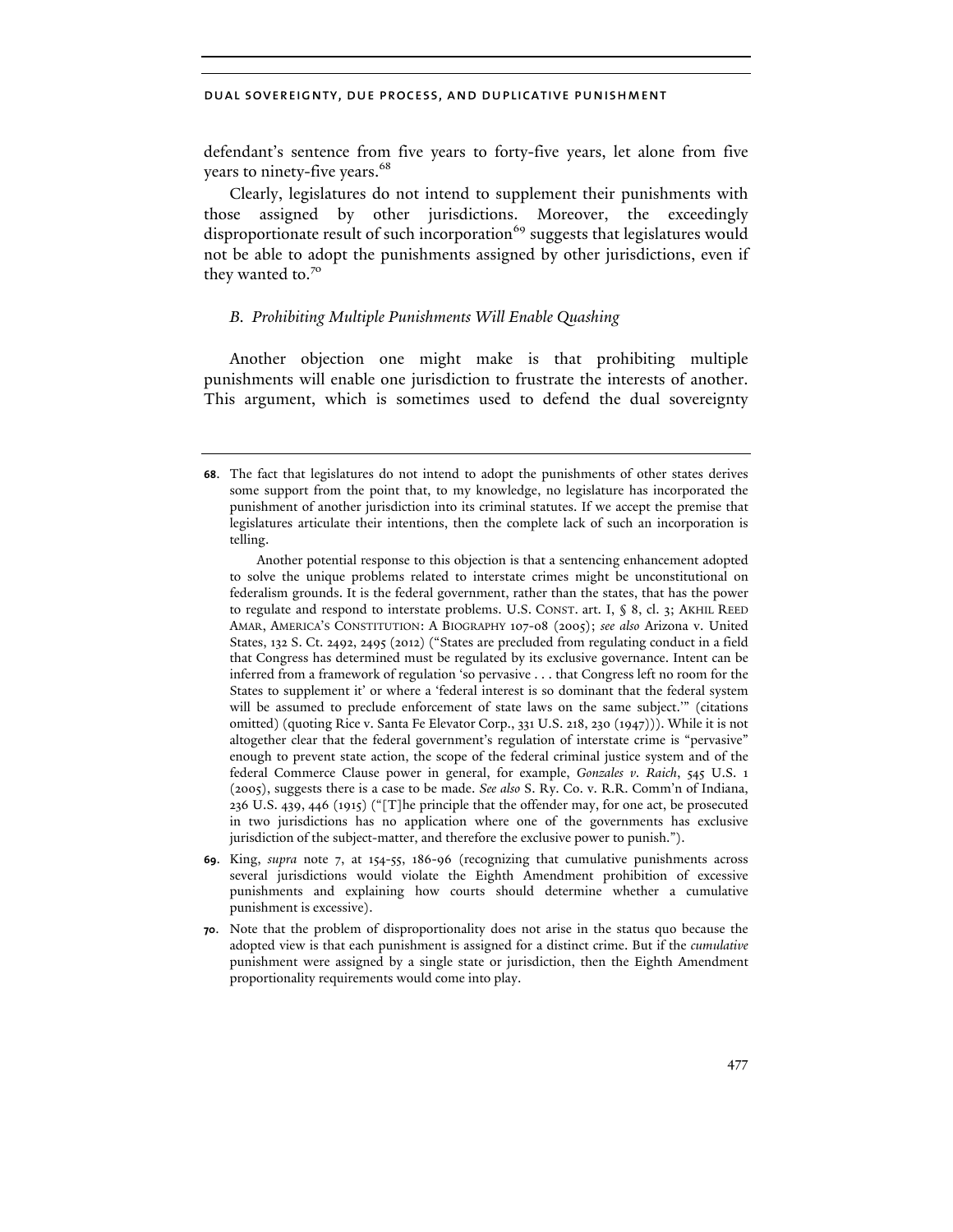doctrine, $7<sup>1</sup>$  maintains that one jurisdiction could use a "sham trial" or sham sentence to preclude a subsequent prosecution. In the context of multiple punishments, one could argue that a jurisdiction could convict a defendant and impose a punishment large enough to vindicate the interests of any other jurisdiction. In light of the sentence imposed by the first jurisdiction, other sovereigns that would ordinarily prosecute would have nothing more to gain. After the practical prosecution period has passed, $7<sup>2</sup>$  the first jurisdiction would commute the sentence, effectively allowing the defendant to get away with much less punishment than he otherwise would have received, and preventing other jurisdictions from fully and effectively vindicating their interests.

While prosecution preclusion poses serious problems for those opposed to the dual sovereignty doctrine, it has much less force when applied to the protection from multiple punishments. The Due Process Clause prohibits a second sentencing court from imposing a redundant sentence, but it does not prevent the court from *conditionally* adopting the sentence imposed by the first jurisdiction. Such an adoption would recognize that the defendant would normally have received a full sentence, but that imposition of the sentence can be suspended, so long as the first sentencing jurisdiction follows through with its assigned punishment.<sup>73</sup> Under such a view, one jurisdiction acting alone would not be able to commute a defendant's sentence in full. Instead, it would only be able to commute the portions of the defendant's sentence that do not advance the interests of the second sentencing court.<sup>74</sup> Functionally, it would

**<sup>71</sup>**. *See, e.g.*, United States v. Lanza, 260 U.S. 377, 382 (1922); Amar & Marcus, *supra* note 6, at 16-18; Charles L. Pritchard, Jr., *The Pit and the Pendulum: Why the Military Must Change Its Policy Regarding Successive State-Military Prosecutions*, ARMY LAW., DEP'T ARMY PAMPHLET No. 27-50-414, Nov. 2007, at 1, 9, http://www.loc.gov/rr/frd/Military\_Law/pdf/11-2007.pdf [http://perma.cc/ZTJ5-KR4E].

**<sup>72</sup>**. Although a jurisdiction can technically prosecute any time before the statute of limitations expires, there are practical limits to how long after a crime a prosecution can take place. The more time passes, the more difficult it is to adequately investigate a crime, find witnesses, and mount a case strong enough to obtain a conviction. In this sense, the preclusion would not be absolute, as it is in the double jeopardy context where, as a matter of law, one prosecution precludes another. Nevertheless, the objection is still worthy of discussion.

**<sup>73</sup>**. States would use a similar mechanism in cases where the punishment assigned by the first sentencing sovereign is not final. For example, if the first sovereign obtains a conviction but the conviction (or sentence) is subject to appeal, a second sentencing court can impose a sentence but allow it to be commuted if the sentence imposed by the first jurisdiction is upheld.

**<sup>74</sup>**. Using the terminology from Part II, a jurisdiction, acting alone, would only be able to commute the portions of the sentence that were not adopted by any other court—the portions that compose *Yincompatible*. In order for a multi-sovereign defendant to have his full sentence commuted, all sentencing jurisdictions would have to agree to commute the portions of the sentence they adopted.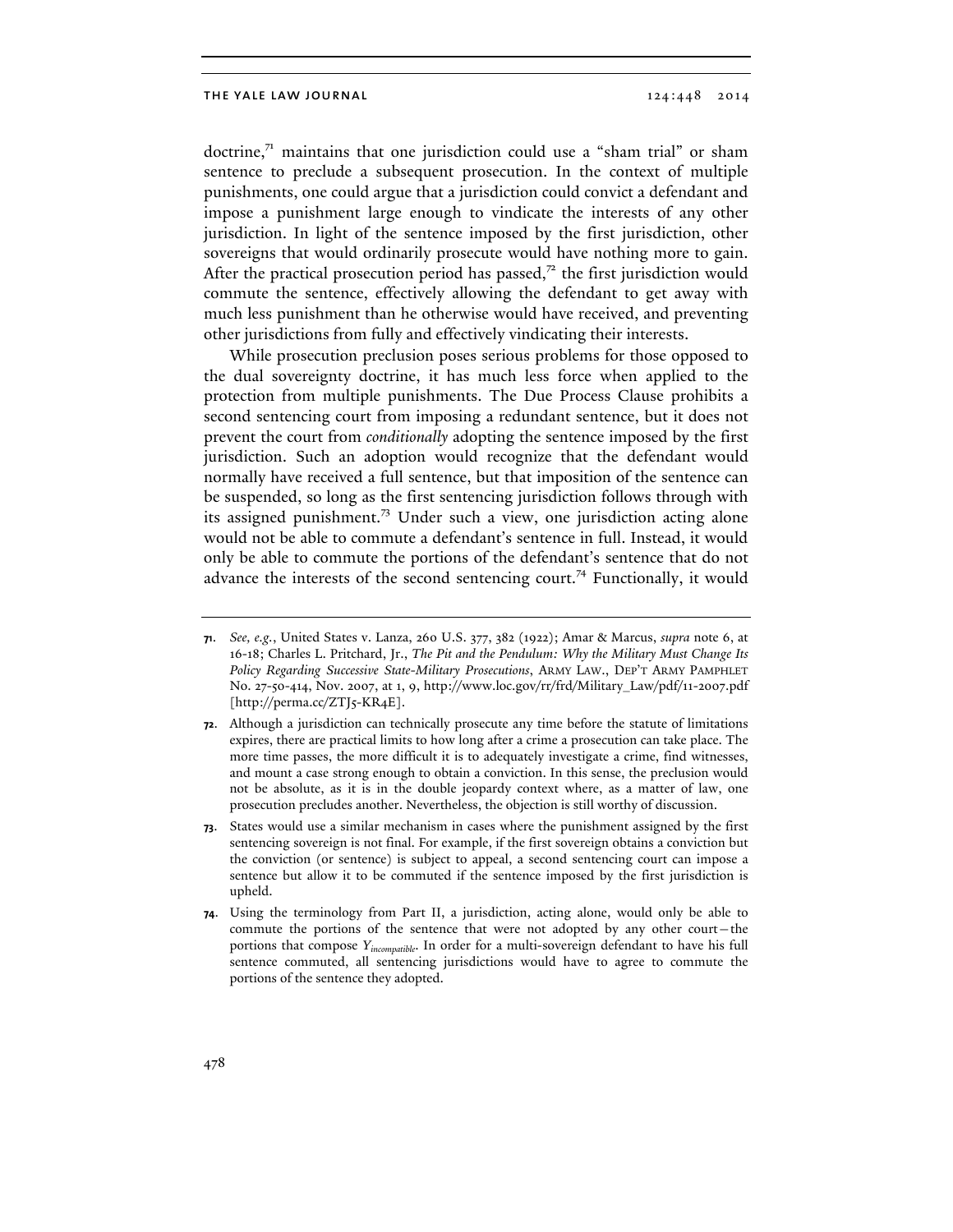be as though the two jurisdictions imposed concurrent sentences. Commuting one of two concurrent sentences does not, in actuality, reduce the sentence a convict actually receives.

Unfortunately, a conditional adoption of another sovereign's punishment does not fully solve the problem. The conditional adoption can only take place if the second sovereign brings a case in the first place. But if the first punishing sovereign imposes a full punishment, other sovereigns would accomplish little through a second prosecution. As described above, the first sovereign could wait until a second prosecution becomes infeasible before commuting the sentence, thereby frustrating or, at the very least, significantly hampering other sovereigns' ability to pursue their interests. The reason why this scenario does not constitute a significant problem is that interactions between sovereigns are not one-time events. The way different jurisdictions approach successive prosecutions in any given case will be informed by their prior experiences. Accordingly, if one sovereign quashes or frustrates the interests of another, other jurisdictions will be on notice and will, in subsequent cases, initiate their prosecutions without regard to the actions of the quashing sovereign. In doing so, they will impose their own punishment and will thus avoid the potential commutation of their preferred sentences.

## *C. Prosecutorial Discretion*

#### *1. Prosecutors, Not Judges, Should Evaluate Interests*

Under my proposal, the determination of whether a punishment satisfies the interests advanced by a legislature would be made by a judge. In opposition to my advocacy, one could argue that it would be better if this determination were left to the discretion of prosecutors. More specifically, one could argue that a prosecutor's decision to bring a second set of charges reflects a determination that the punishment imposed by the first sentencing jurisdiction is insufficient and that additional punishment is needed. Because prosecutors regularly consider the extent to which a defendant has already been punished and potentially the extent to which the sovereign's interests have already been vindicated, $7<sup>5</sup>$  one could argue that prosecutorial discretion functions as an

**<sup>75</sup>**. *See, e.g.*, Petite v. United States, 361 U.S. 529 (1960) (describing the considerations made by U.S. Attorneys' offices and by the Department of Justice when considering whether to pursue charges in a multi-sovereign case); United States v. Ng, 699 F.2d 63, 65-66 (2d Cir. 1983) (describing how a prosecutor declined to prosecute a defendant on account of punishments the defendant had received from a different jurisdiction); Braun, *supra* note 4, at 5 ("Approximately half the states have interpreted their constitutions or have enacted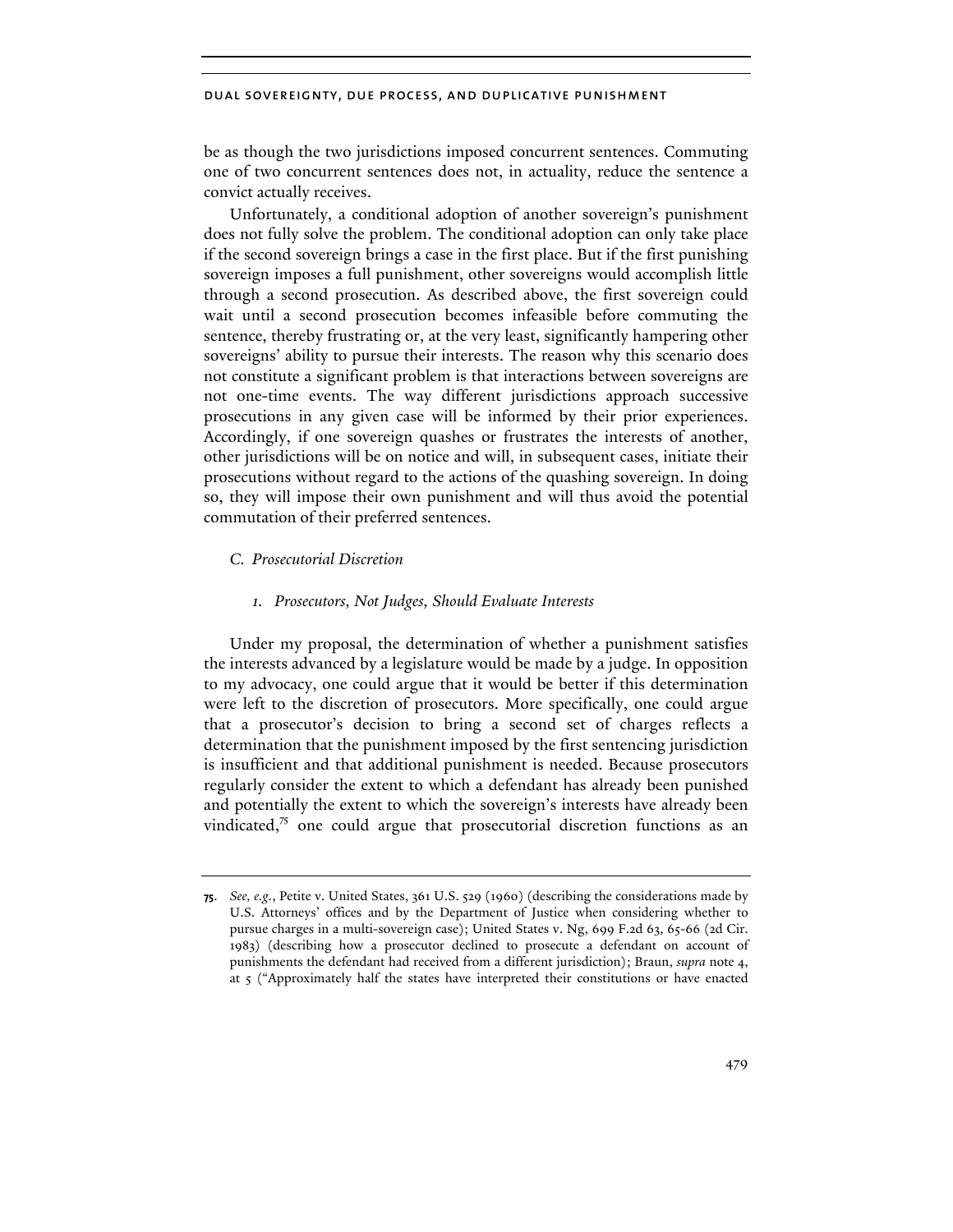effective proxy for legislative intent and therefore that there is no due process violation.

While this objection seems persuasive, there are two reasons why it does not undermine the need for judges to engage in the due process multipunishment inquiry. First, due process rights are guaranteed by the Constitution and so cannot be left to the discretion of a prosecutor. Just as a court cannot enter a judgment for a non-existent crime, so too a court cannot assign a punishment that is in excess of the punishment authorized by a legislature. This is true regardless of whether a prosecutor exercises discretion when bringing a charge or requesting a sentence.

Second, by statute, prosecutors often lack authority to exercise discretion over sentences. For instance, suppose State *A* convicts a defendant of a crime and assigns a punishment of ten years' imprisonment. Further suppose that State *B* has an equivalent version of the same crime, but that State *B*'s version of the crime has a mandatory minimum sentence of eleven years' imprisonment. An additional year of imprisonment is needed to satisfy State *B*'s interests. The problem is that a prosecutor from State *B* has no control over mandatory minimums. If a State *B* prosecutor were to charge the defendant, he would not have the power to assign the appropriate punishment, even if he wanted to. Only the judge would have the authority to reduce the sentence on due process grounds.<sup>76</sup> In short, while it is certainly a sound practice for prosecutors to consider the extent to which additional prosecution is necessary, judicial review and discretion are still essential.

#### *2. Selective Charging*

While some may be concerned that my proposal does not leave enough room for prosecutorial discretion, others might argue that my proposal does not do enough to limit prosecutorial discretion. Specifically, one could argue that prosecutors could avoid a net sentence reduction by charging defendants

legislation to restrict the power of state prosecutors to bring charges against individuals for offenses for which they have already stood trial in federal court.").

**<sup>76</sup>**. A discussion of mandatory minimum sentences might lead to an additional objection. One could argue that judges are required to adhere to mandatory minimum sentence guidelines and that, as a result, judges would have only a limited ability to reduce sentences (regardless of the punishment imposed by a previous sentencing sovereign). This objection has a very simple answer. When assigning a sentence, a judge need only incorporate the cumulative sentences assigned by other sovereigns for the same crime. As argued *supra* in Part II.B, when a judge reduces a sentence, he is really imputing a sentence from one jurisdiction to another. That is, the judge adopts the previous sentence as though it were his own. By imputing previous sentences in this way, judges can satisfy both mandatory minimum sentences *and* the Due Process Clause.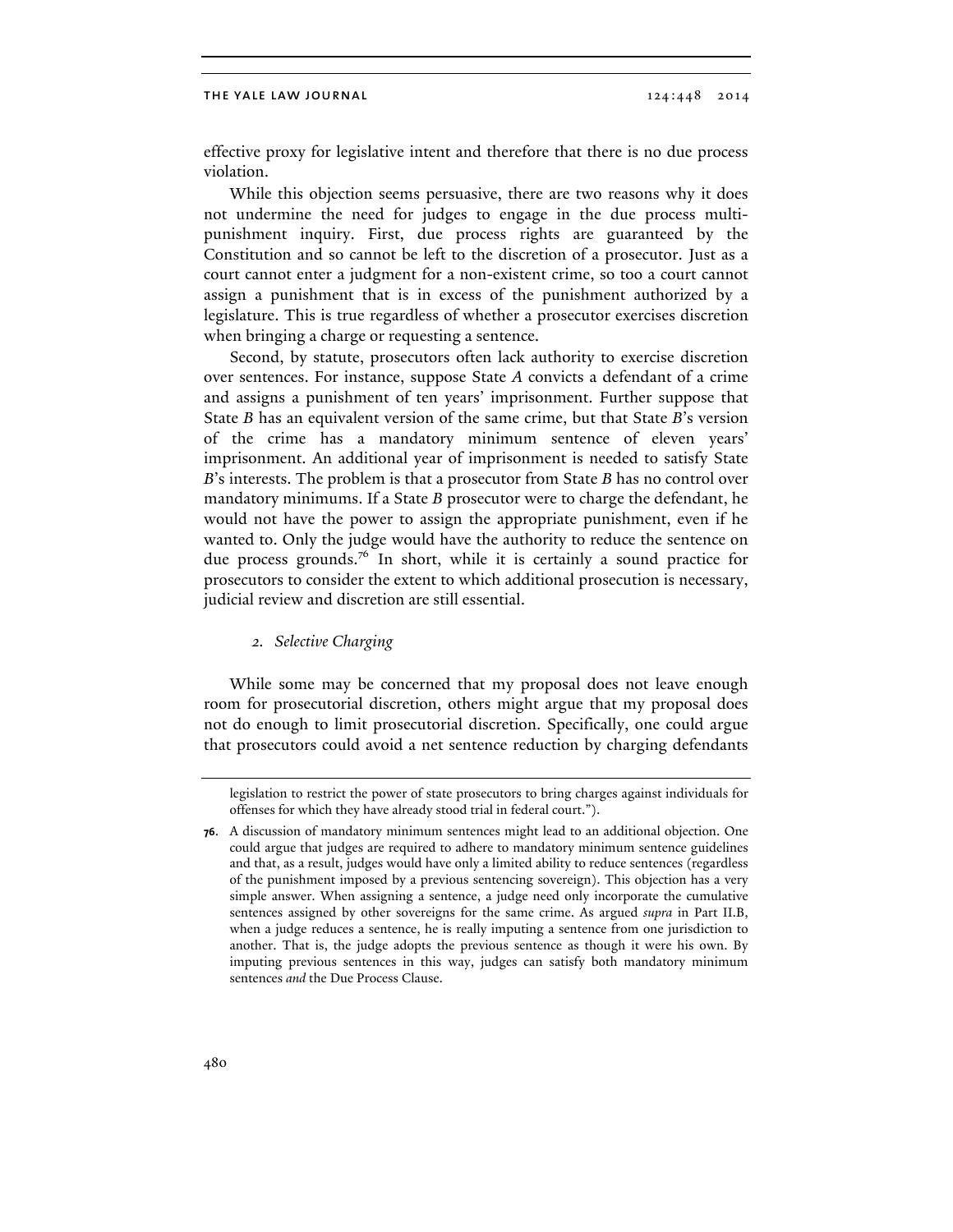with offenses carrying higher penalties. Suppose Arthur commits a crime across States *A* and *B*. State *A* convicts Arthur and assigns a punishment of five years' imprisonment. Normally, the prosecutor and State *B* would seek to obtain a sentence similar to that of State *A*. In this case, however, the prosecutor knows that if he adopts his usual strategy and obtains a five-year sentence, then the sentencing judge would use Arthur's prior punishment to functionally reduce the sentence to zero years. To avoid this outcome, the prosecutor decides to charge Arthur with a more serious version of the same offense. If he obtains a conviction, Arthur will receive a sentence of ten years (or five years, after taking into account Arthur's previous punishment). One could argue that if prosecutors can avoid a sentence reduction by exercising their charge discretion, then my proposal would have little impact. This objection is flawed for two reasons.

First, it assumes the existence of a more severe charge containing the same (or similar) elements. This creates something of a double-bind. If a more severe charge does not exist, then the objection crumbles, even if accepted on its own terms. If, however, a more severe charge *does* exist, then it is safe to conclude that it exists because the state legislature wants it to exist. In other words, if a more severe charge exists, then no due process violation would be implicated by sentencing a defendant under that charge. The due process protection discussed in this paper is concerned only with the question of whether a sentence is authorized by the legislature. It is not concerned with whether a prosecutor exercises his discretion consistently. That is, the appropriate sentence baseline to consider is the punishment authorized by the legislature of the sentencing state, as indicated by statute—*not* the sentence that, all things considered, would have been imposed had the defendant only been charged by one sovereign.

Second, the objection fails to consider that prosecutorial discretion is not absolute. Even in a dual-sovereign context, concerns of selective and vindictive prosecution still apply and still protect defendants. If a prosecutor charges Betty (and dozens of other similarly situated individuals), a single-sovereign defendant, under one statute, and Arthur, a multi-sovereign defendant who committed an identical crime under identical circumstances (but for the interstate nature of his crime) under a different statute, then Arthur would likely have a strong claim for selective prosecution. While prosecutors have broad discretion, $\frac{7}{7}$  their discretion is not unlimited. Specifically, prosecutors are not allowed to retaliate against defendants for exercising their

**<sup>77.</sup>** United States v. Armstrong, 517 U.S. 456, 464 (1996).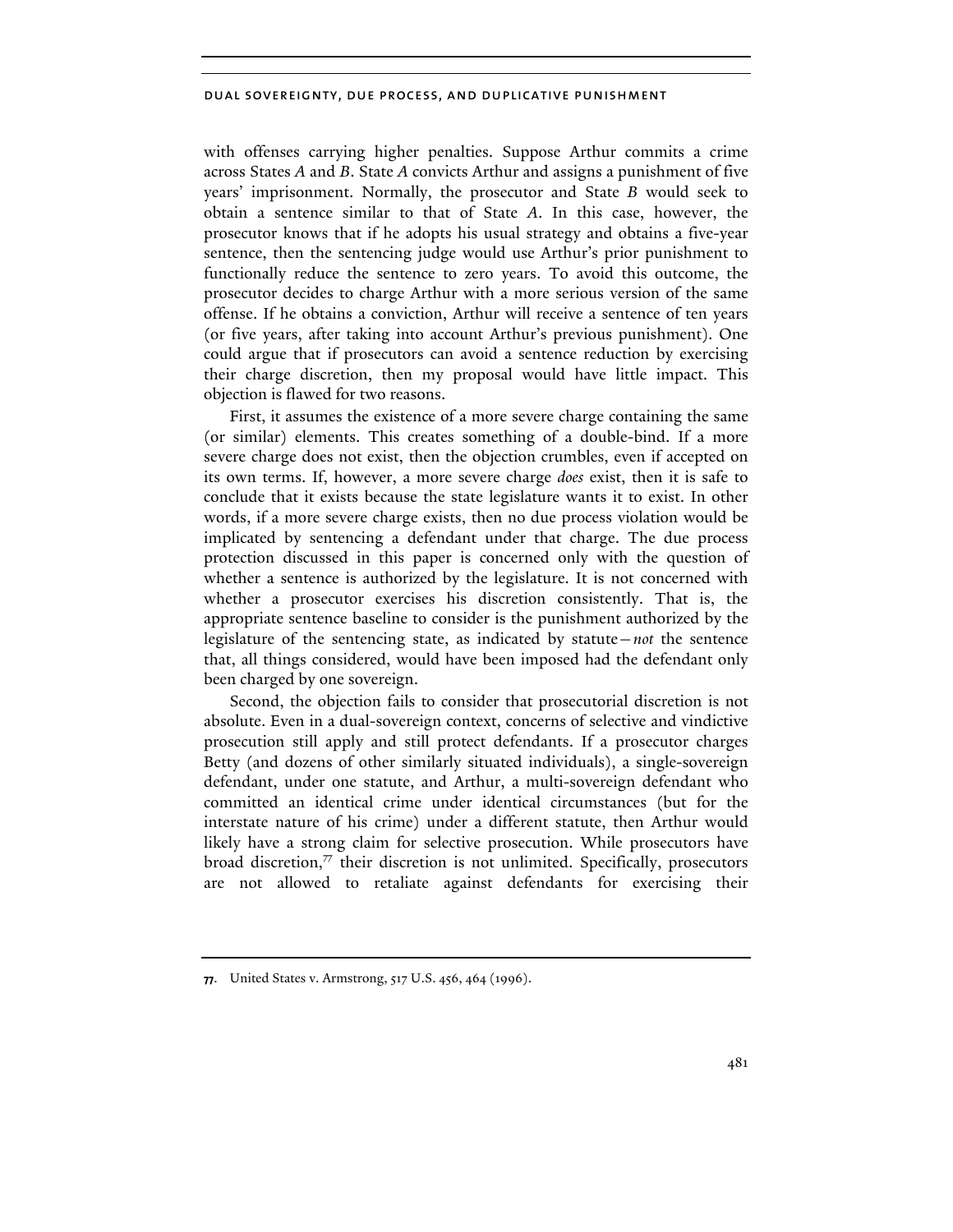constitutional rights.78 If a prosecutor assigns a more severe charge and/or attempts to obtain a more severe sentence because a defendant has invoked or would likely invoke his due process right to be protected from punishment absent legislative authorization, then a defendant could reasonably argue that the more severe charge is illegitimate. As the Supreme Court recognized in *Bordenkircher v. Hayes*, "[t]o punish a person because he has done what the law plainly allows him to do is a due process violation of the most basic sort."79

## **conclusion**

The Double Jeopardy Clause provides protection from multiple prosecutions and from multiple punishments. Except when it doesn't. Where two or more sovereigns are involved, double jeopardy protections seem to disappear. The criticisms leveled against the dual sovereignty doctrine have been varied and plentiful. But when it comes to solutions, something always seems to get lost in the mix. What makes the doctrine difficult to grapple with is the fact that the Constitution protects not just the interests of defendants, but also the integrity of our federalist system. Any solution to the dual sovereignty problem must therefore take seriously the validity and integrity of sovereign interests, both at the state and federal level. But recognizing sovereign interests is not enough. Proposed reforms must also take seriously a defendant's right to receive only as much punishment as is needed to advance the interests of the sentencing legislatures.

The problem is that essentially every proposed reform fails to take into account one or both of these interests. Abandoning the doctrine whole hog would allow any sovereign to nullify the law of every other sovereign. Replacing the doctrine with a requirement that all interested sovereigns take part in a joint prosecution would prevent each jurisdiction from pursuing its own preferred strategy, would be unwieldy and inefficient, and would not prevent one state from nullifying the interests of another. Likewise, replacing the doctrine with a rule that allows a second prosecution to go forward only if a court determines *ex ante* that the first proceeding advanced "different interests" would fail to take into account the *extent* to which the first proceeding failed to sufficiently advance those interests and would allow the first sovereign to quash the interests of the second *ex post* through an after-the-fact pardon.

**<sup>78</sup>**. Wayte v. United States, 470 U.S. 598, 608 (1985) ("[T]he decision to prosecute may not be 'deliberately based upon an unjustifiable standard' . . . including the exercise of protected statutory and constitutional rights." (citations omitted)).

**<sup>79</sup>**. 434 U.S. 357, 363 (1978).